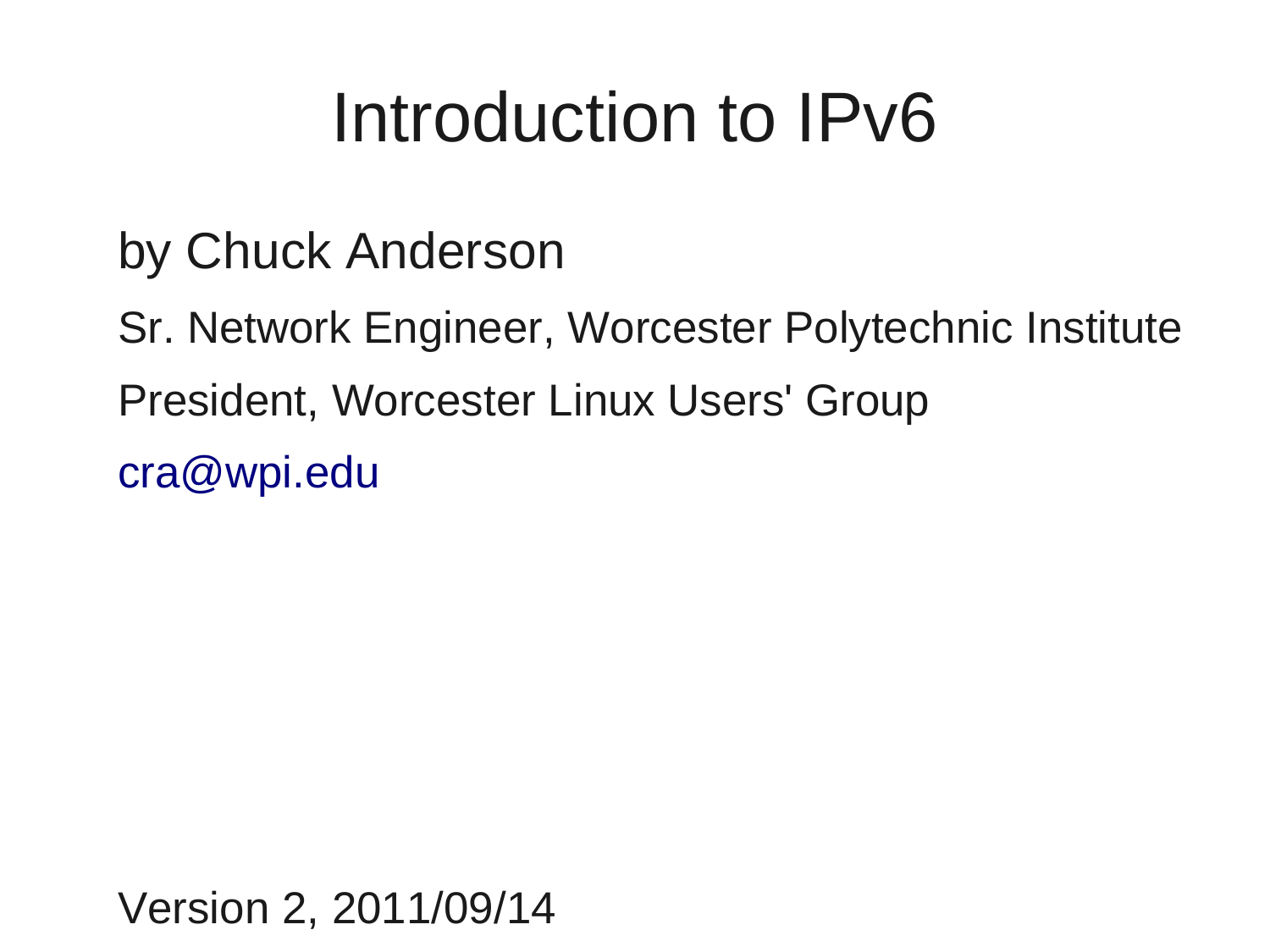# Why IPv6?

- Extended Address Space
	- 128-bits vs. IPv4's 32-bits
	- We really are running out of IPv4, no really we are this time for sure!
		- IANA allocated the last remaining IPv4 blocks to the 5 regional registries on February 3, 2011.
		- Regional registries will run out in the next year or so
- Auto-configuration (no server required)
- Elimination of NAT
- No fragmentation by routers, only end hosts
- Multiple Addresses per interface are the norm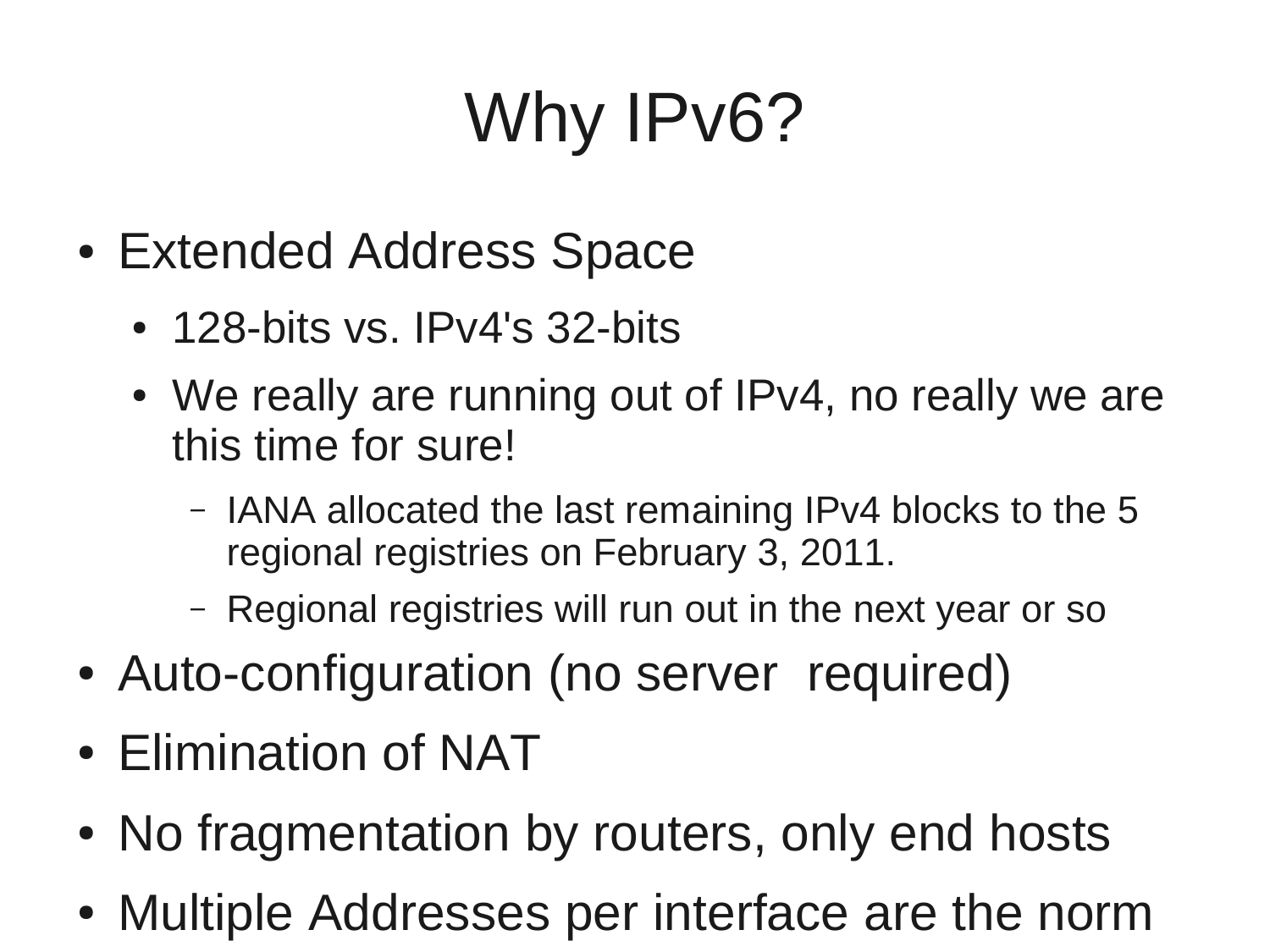## IPv6 Addressing

- Full Notation
	- 32 hexadecimal digits split into groups of 4 digits
	- 8 groups of 4 digits separated by colons
		- 2001:0db8:0001:ffff:0000:0000:dead:beef
- Shorthand Notation
	- Remove leading zeros from each group of 4
	- Replace ONE set of consecutive zeros with ::
		- 2001:db8:1:ffff::dead:beef
- Perl Regular Expression
	- \$aeron = qr/^(((?=(?>.\*?::)(?!.\*::)))(::)?([0-9A-F]{1,4}::?){0,5}|([0-9A-F]{1,4}:){6}) (\2([0-9A-F]{1,4}(::?|\$)){0,2}|((25[0-5]|(2[0-4]|1[0-9]|[1-9])?[0-9])(\.|\$)){4}|[0-9A-F]  ${1,4}$ :[0-9A-F] ${1,4}$ )(?<![^:]:)(?<!\.)\z/i;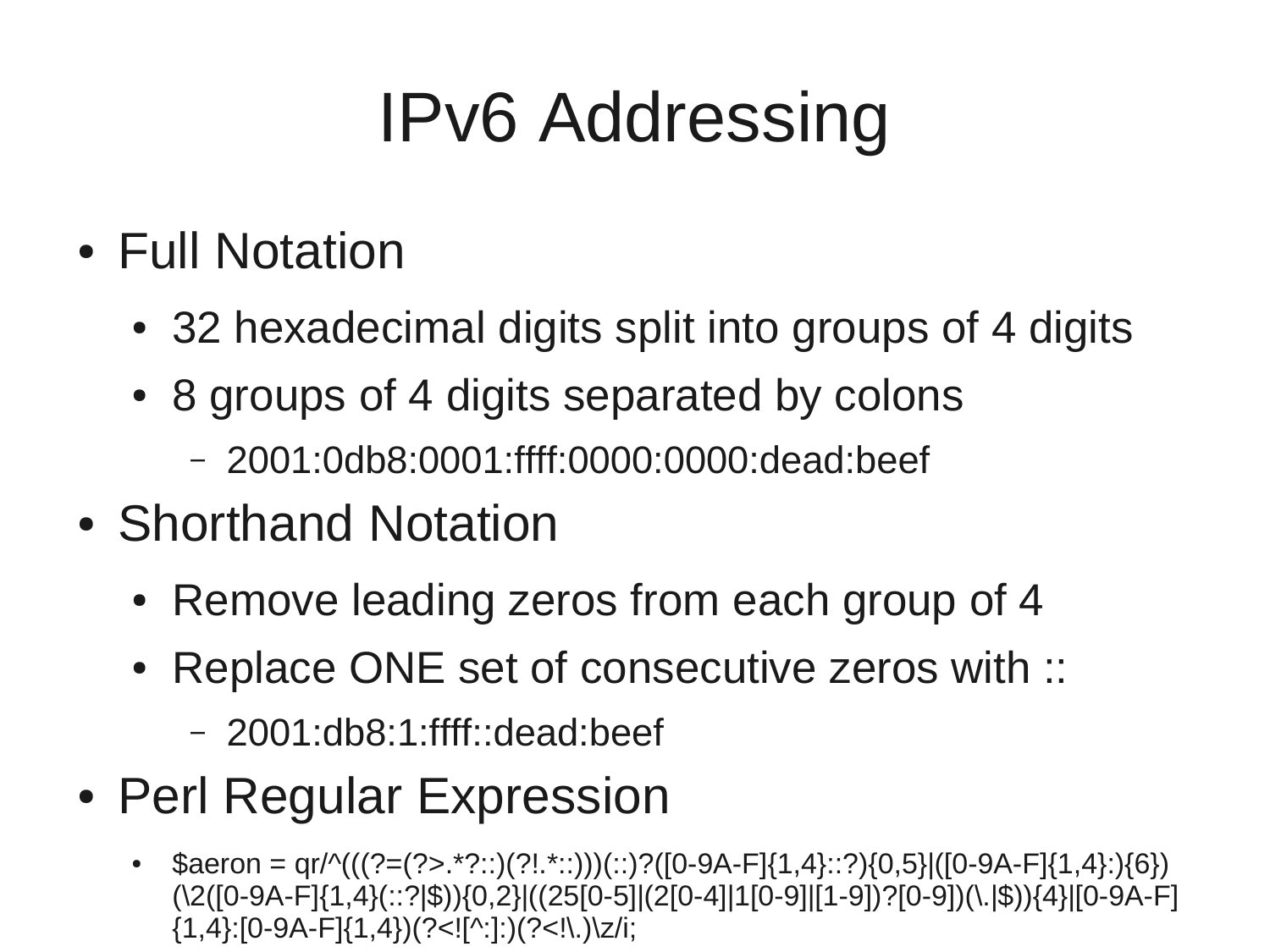## IPv6 Addressing (cont'd)

- Network Prefix
	- Identifies the address range assigned to a specific site or network
	- n bits long, where  $0 < n \le 64$  (often  $32 \le n \le 56$ )
- Subnet ID
	- Identifies the link (subnet) within a site
	- $\bullet$  (64-n) bits long
- Host ID (Interface ID) Fixed Size!
	- Identifies a specific host or interface on a host
	- 64 bits long, often in EUI-64 format based on MAC address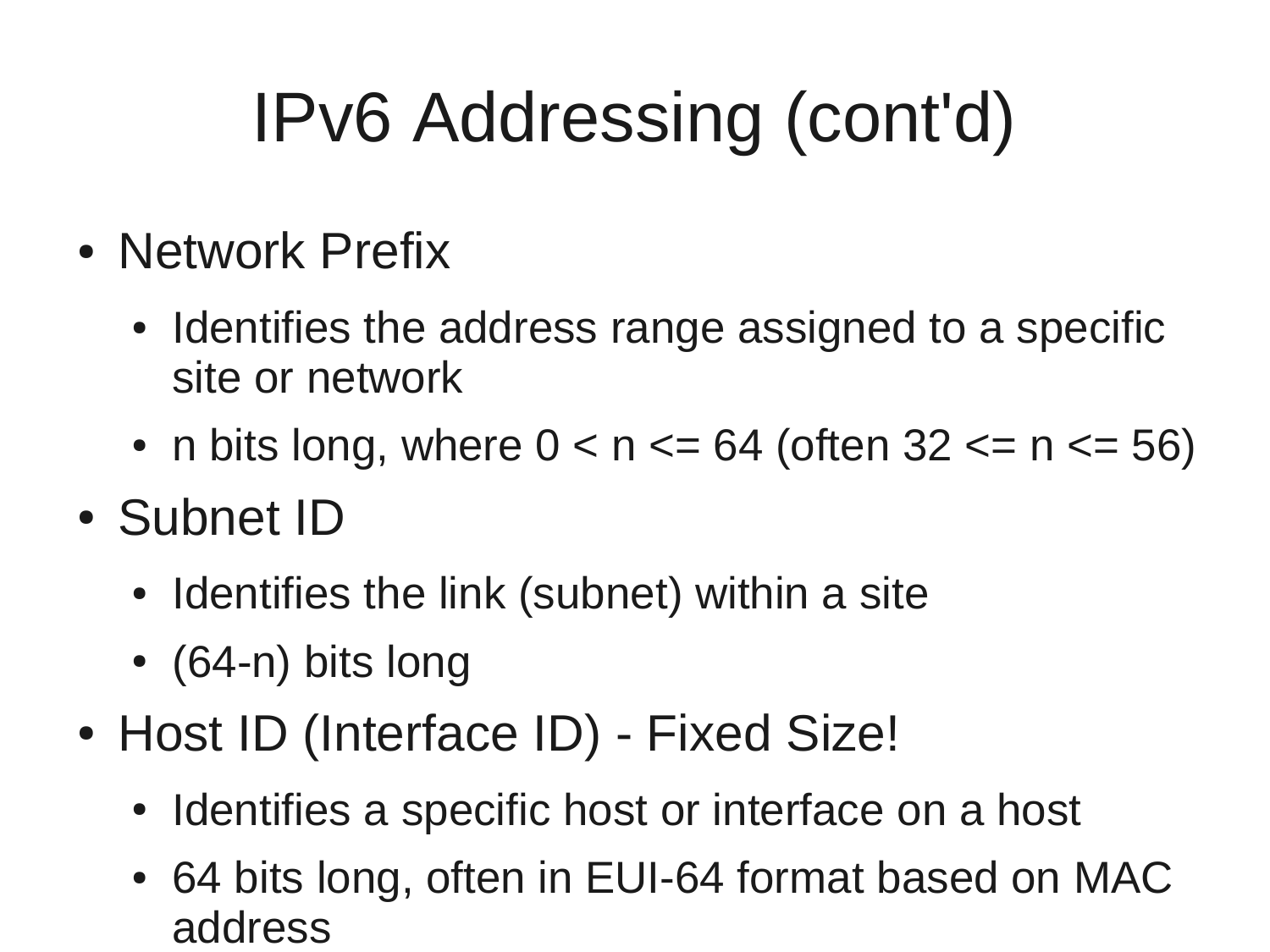## EUI-64 Addressing

- Extended Unique Identifier 64-bits
- RFC 4291 defines usage in IPv6
	- Take first 3 octets of MAC (Organizationally Unique Identifier, OUI part)
	- Insert FF:FE
	- Take last 3 octets of MAC (NIC-specific part)
	- Invert the Universal/Local (U/L) flag (bit 7)
- Example:
	- MAC Address: 00:12:7F:EB:6B:40
	- $\bullet$  00:12:7F (OUI) + FF:FE + EB:6B:40 (NIC)
	- IPv6 Interface ID: 0212:7FFF:FEEB:6B40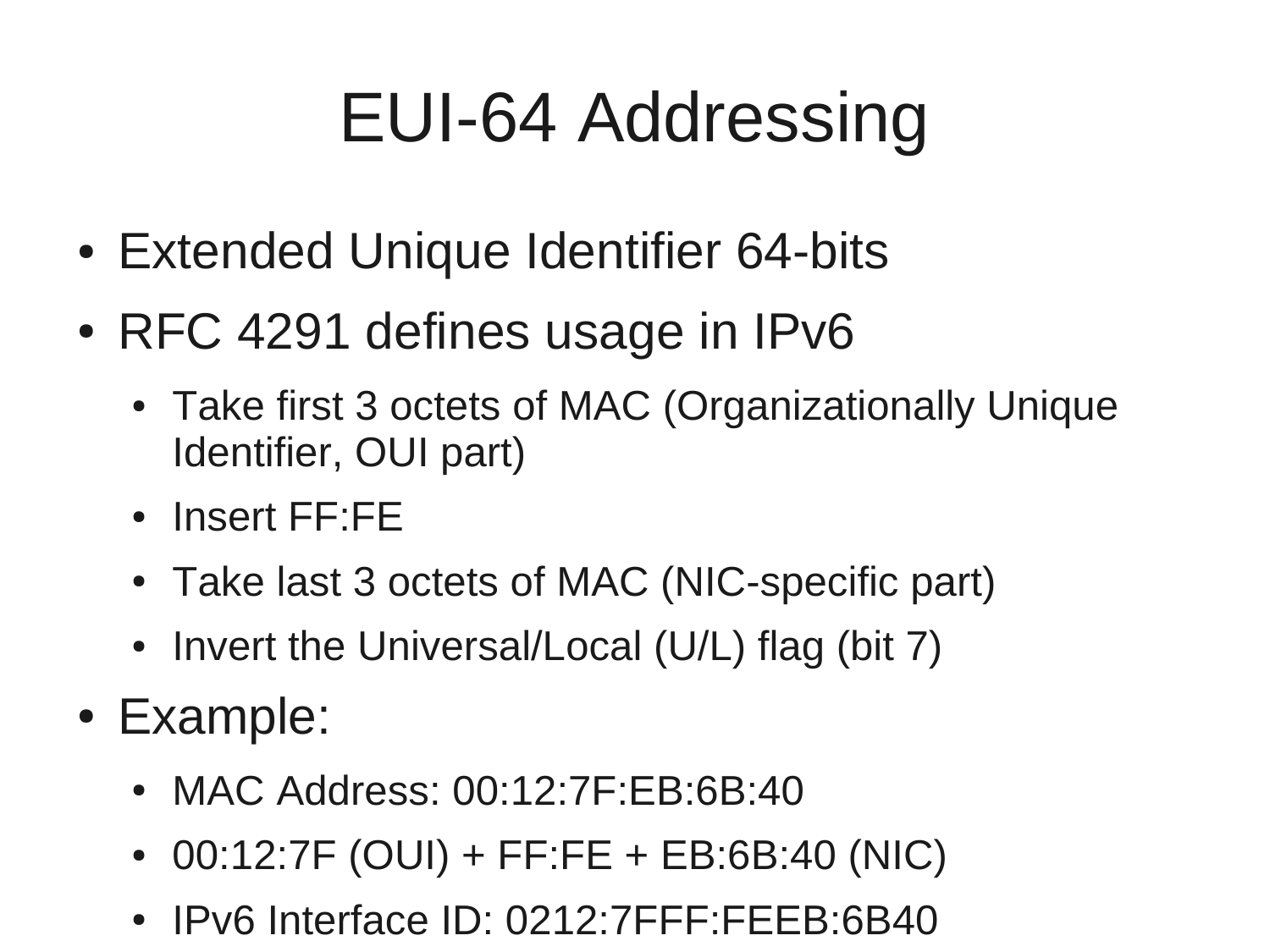## Privacy Addressing

- MAC address in EUI-64 can be tracked as you roam across the Internet
- Privacy Addressing solves this by generating an Interface ID differently:
	- Apply a cryptographic hash algorithm to an EUI-64 or random 64-bit number
	- Perform Duplicate Address Detection (DAD)
	- Change the Interface ID periodically
- Privacy Addressing can be enabled/disabled
	- On by default in newer Windows versions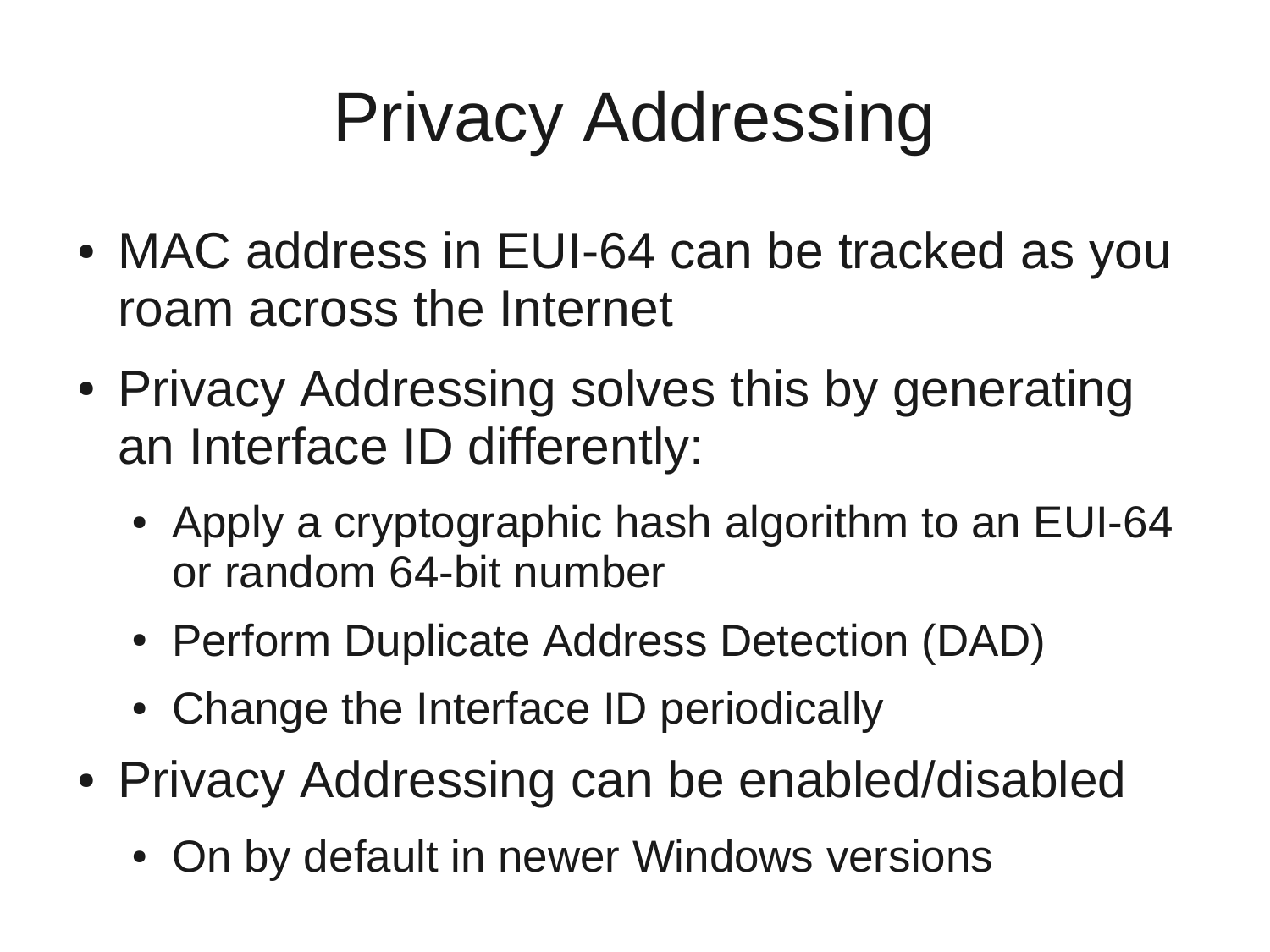## IPv6 Address Types

- Unicast Address a single node
- Multicast Address a group of nodes
	- $\cdot$  FF00::/8 (vs. IPv4 224.0.0.0/4)
- Anycast Address the "nearest" single node
- Broadcast Address all nodes on the local network
	- IPv4 255.255.255.255
	- Doesn't exist in IPv6
	- Use multicast instead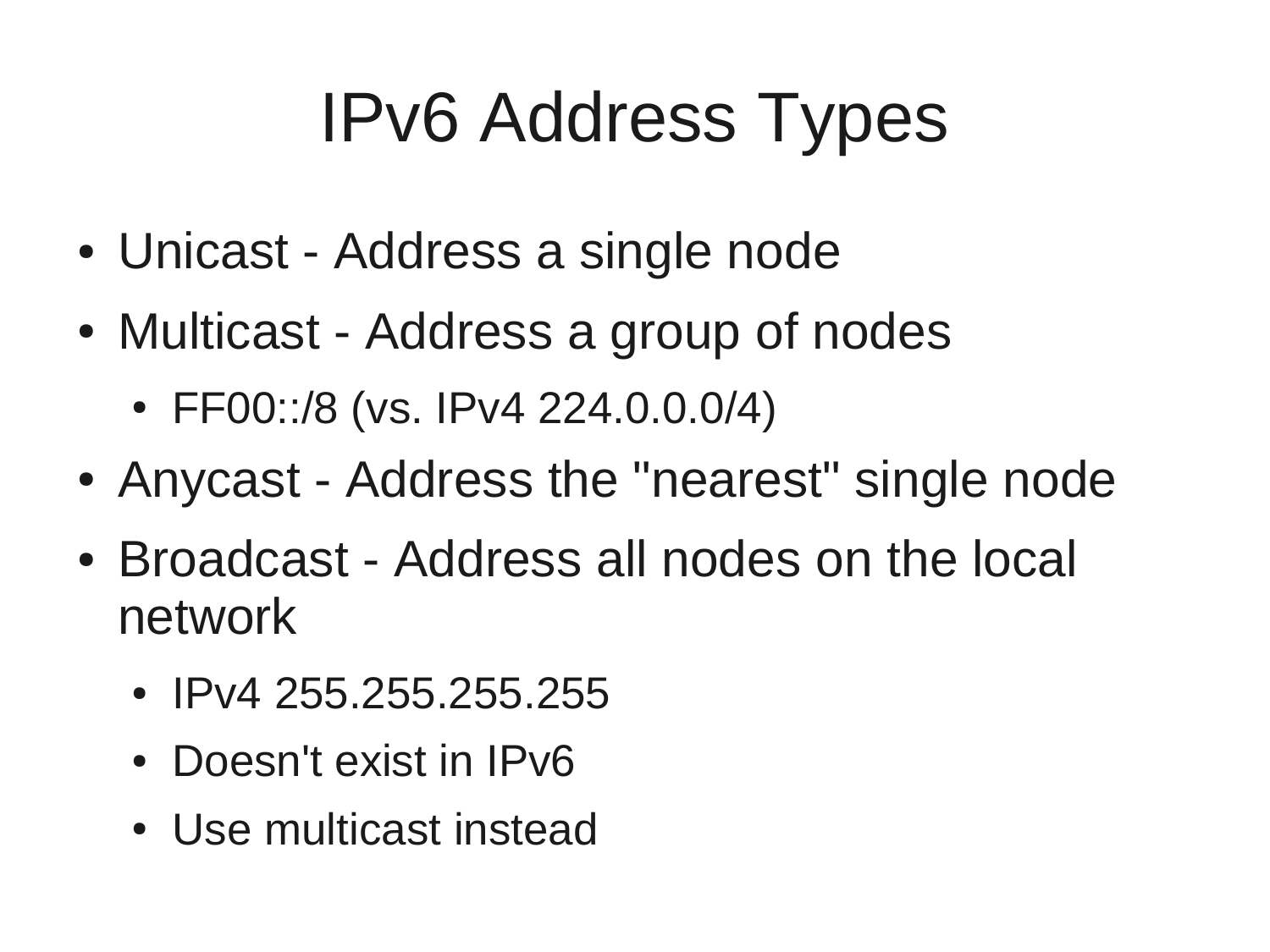### IPv6 Address Scopes

- Interface-local
	- Loopback ::1/128 (vs. 127.0.0.1 in IPv4)
- Link-local
	- FE80::/10 (sort of like 169.254.0.0/16 in IPv4)
	- Always assigned to every interface
	- Used for control protocols like ND, DHCPv6
- Site-local (deprecated, replaced by ULA)
	- FEC0::/10
- Unique local unicast (ULA, RFC 4193)
	- FC00::/7, randomly generated by each site independently
	- Not coordinated with any central authority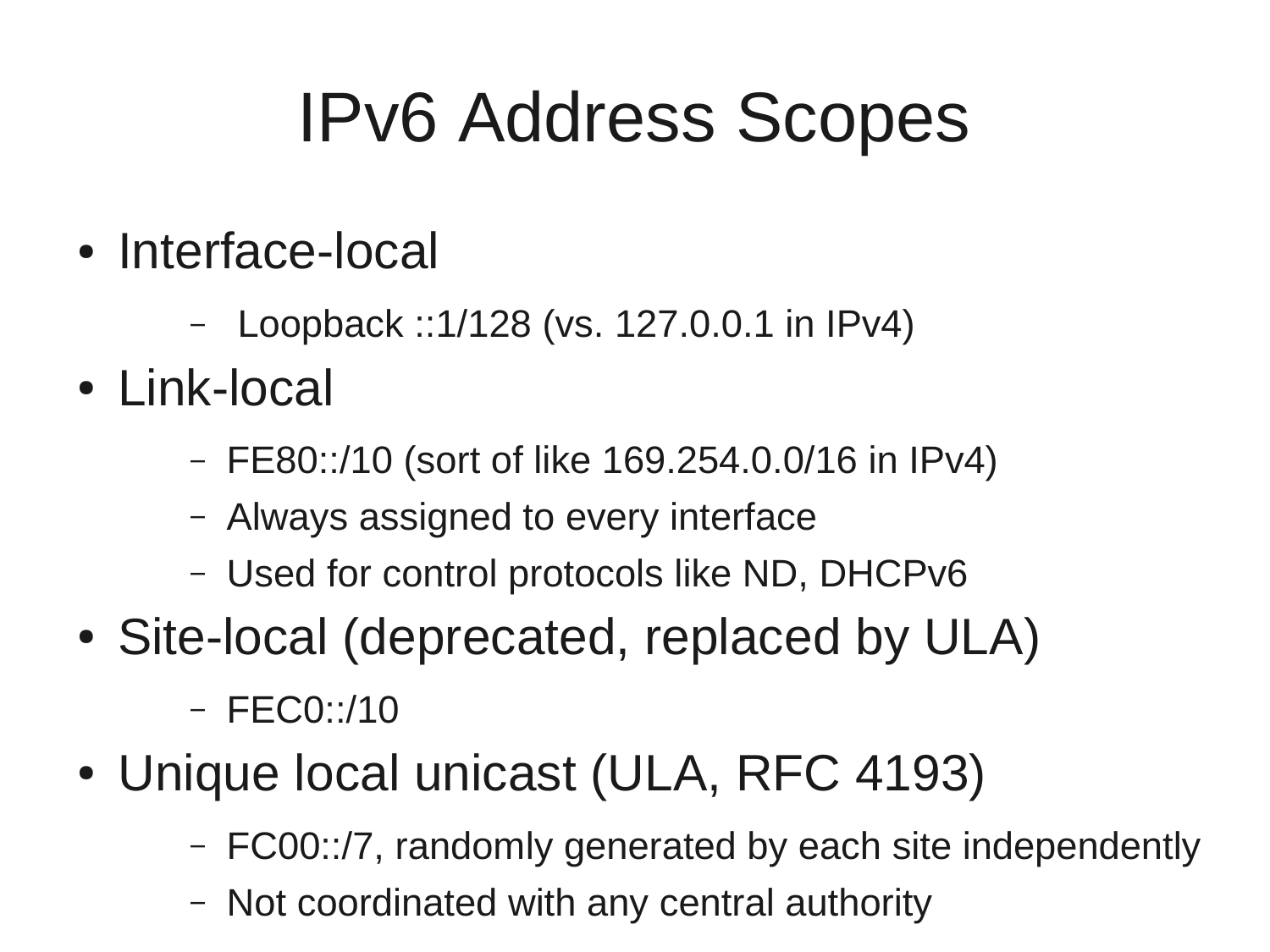## IPv6 Address Scopes (cont'd)

- Global
	- Currently allocated out of 2000::/3 (1/8th of all IPv6 address space)
- Embedded IPv4 Unicast
	- ::ffff:192.168.1.1 or ::192.168.1.1
	- Mostly shouldn't appear on the wire
	- Used by the BSD sockets API and often shows up in log messages and maybe some configs
- Special Address Types
	- Unspecified Address all-zeros :: used before a node has an address (e.g. DHCPv6)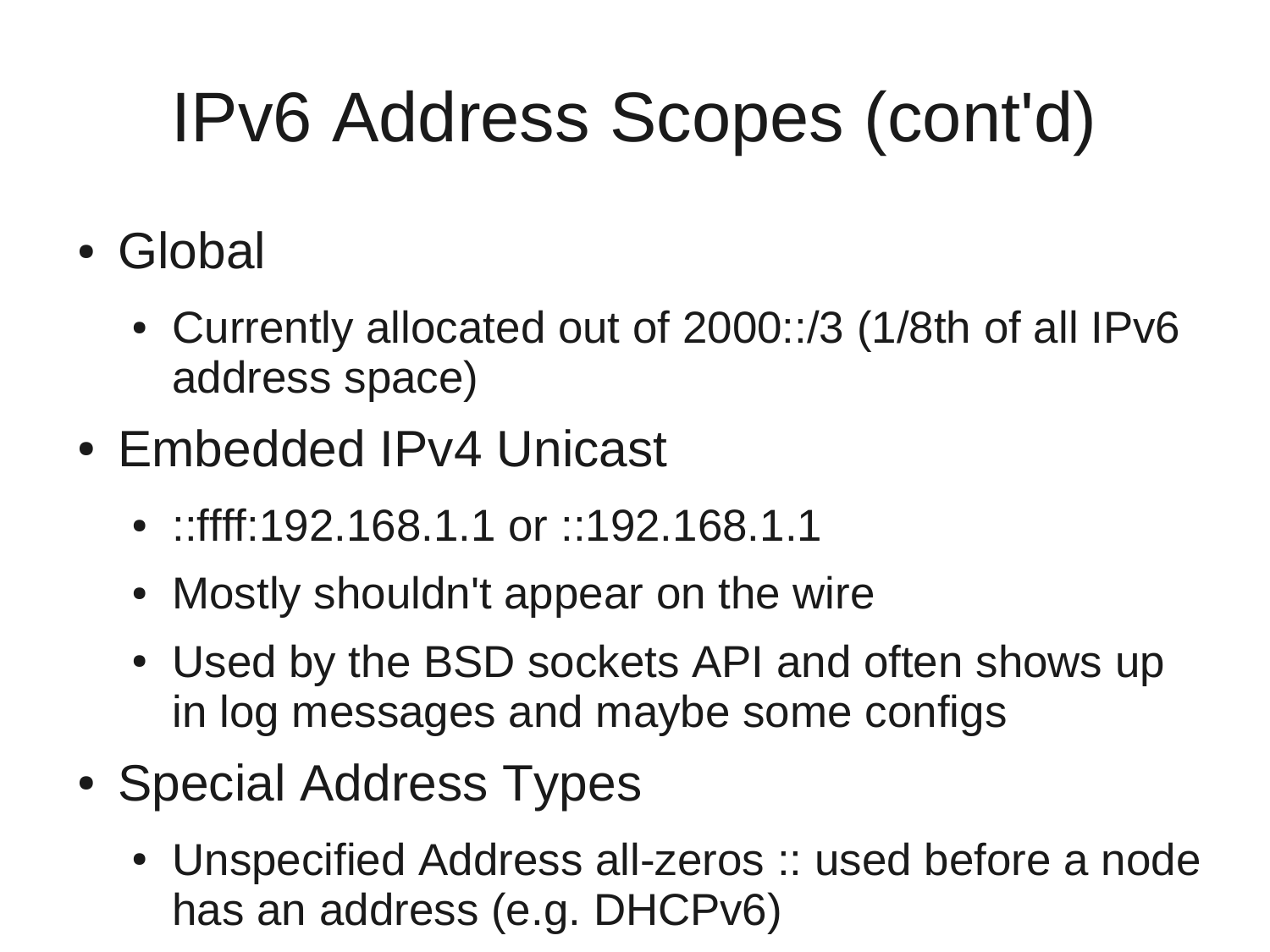## ICMPv6

- Similar features to IPv4 ICMP
	- Echo Request/Reply (ping)
	- Error Notification (Destination Unreachable, Packet Too Big, Time Exceeded, etc.)
- Do NOT block all ICMPv6 or you will break IPv6
- Neighbor Discovery (replaces IPv4 ARP)
	- Neighbor Unreachability Detection (NUD)
	- Duplicate Address Detection (DAD)
	- Router Advertisements (RA)
		- Auto-configuration (SLAAC)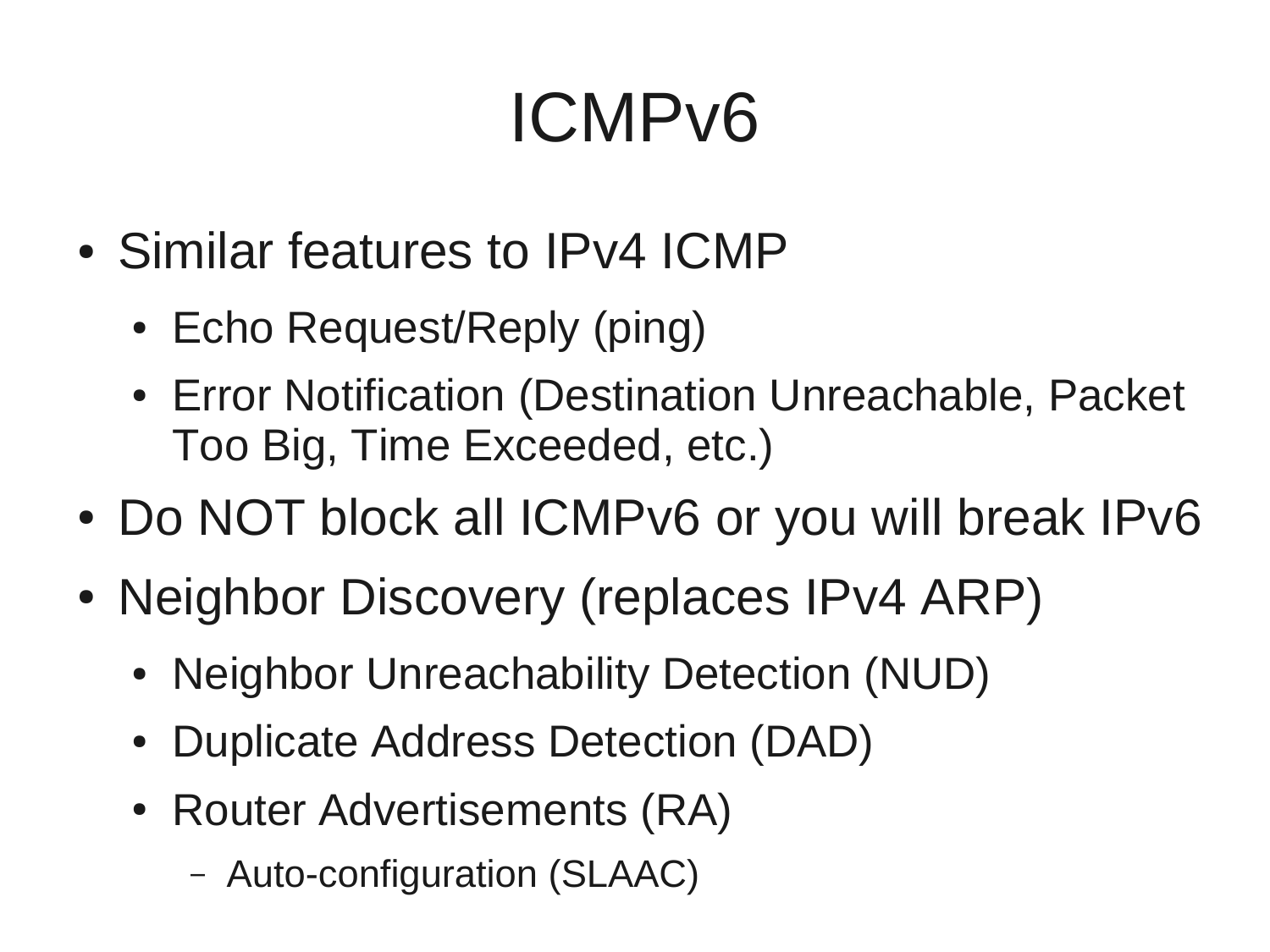# ICMPv6 (cont'd)

- Path MTU Discovery, minimum MTU 1280
	- Automatically finds the smallest end-to-end MTU
	- Eliminates the need for routers to fragment packets in transit (which isn't allowed in IPv6)
	- End host can fragment packets if necessary (but should avoid it for performance reasons)
- Multicast Listener Discovery (MLD)
	- Replaces the function of IGMP in IPv4
	- Used to manage multicast group membership
	- Multicast (at least link-local multicast) is *required* for IPv6 to function at all! (NS, ND, RA, etc.)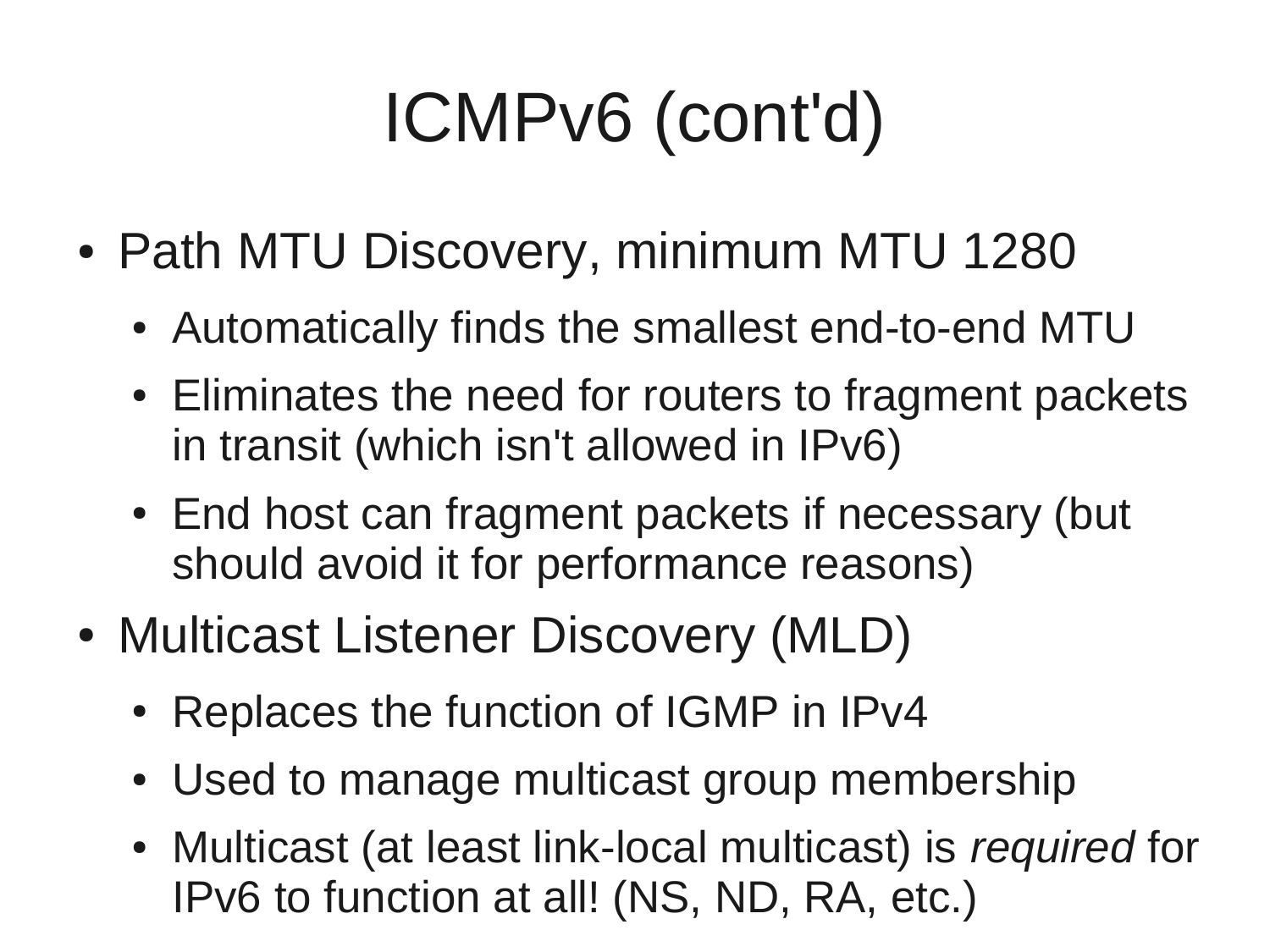## Neighbor Discovery

- Relies on IPv6 Link-Local Multicast
- Neighbor Solicitation (NS, like ARP Request)
	- Sent to determine the MAC address of a neighbor, or for Duplicate Address Detection (DAD)
- Neighbor Advertisement (NA, like ARP Reply)
	- Response to NS, or sent unsolicited to announce a MAC address change
- Router Solicitation (RS)
	- Sent to ask any routers to send RAs immediately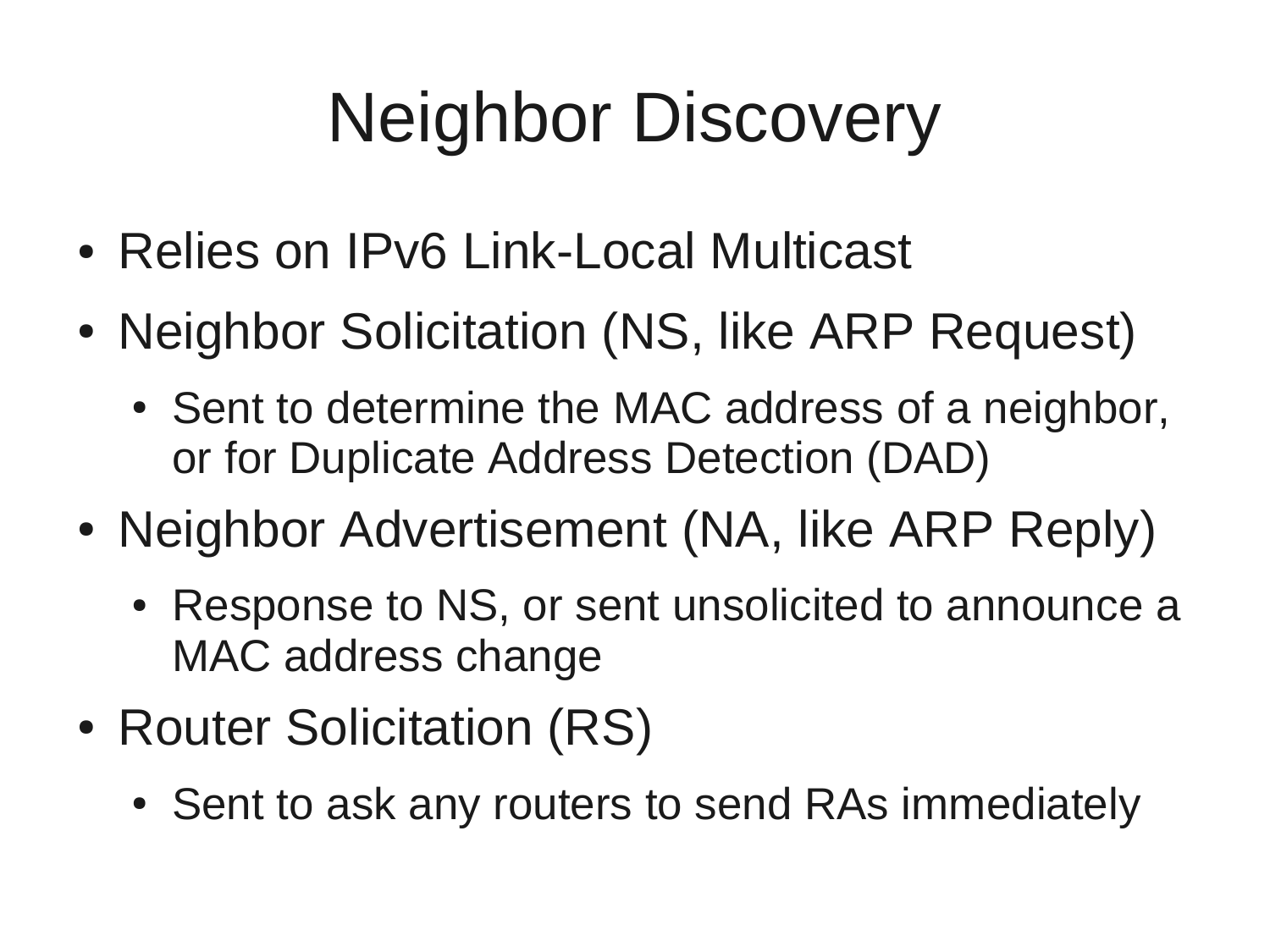# Neighbor Discovery (cont'd)

- Router Advertisement (RA)
	- Sent in response to RS and also periodically
	- Contains various information:
		- Router Address for use as a default gateway
		- Router Priority (to determine which router to use as a default gateway)
		- Available prefixes/prefix lengths (like IPv4 Subnet Mask)
		- Hop-Limit (like IPv4 TTL), MTU, etc.
		- Auto-configuration Information
		- RFC 6106 adds a DNS server option
- Watch out for Rogue Routers sending RAs!
	- e.g. Windows Internet Connection Sharing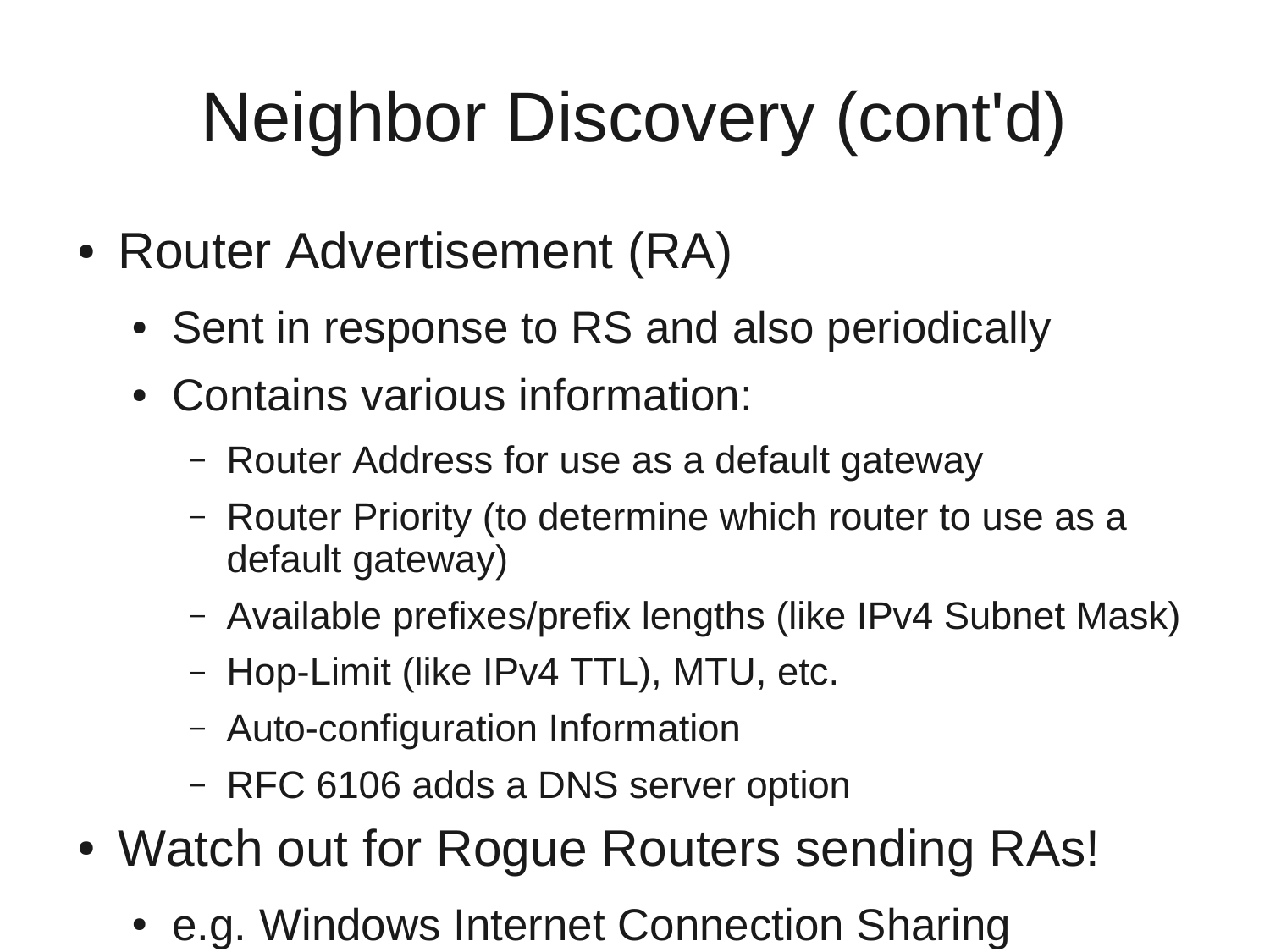#### Router Advertisements

- Also contains several important flags:
	- Managed Address Configuration flag (M)
		- Indicates that Stateful DHCPv6 is available
	- Other Configuration flag  $(O)$ 
		- Indicates that Stateless DHCPv6 is available
		- Meaningless when the M flag is set
	- Autonomous Address Configuration flag (A)
		- Indicates that SLAAC can be used to configure an address with this prefix
		- Usually disabled when using Stateful DHCPv6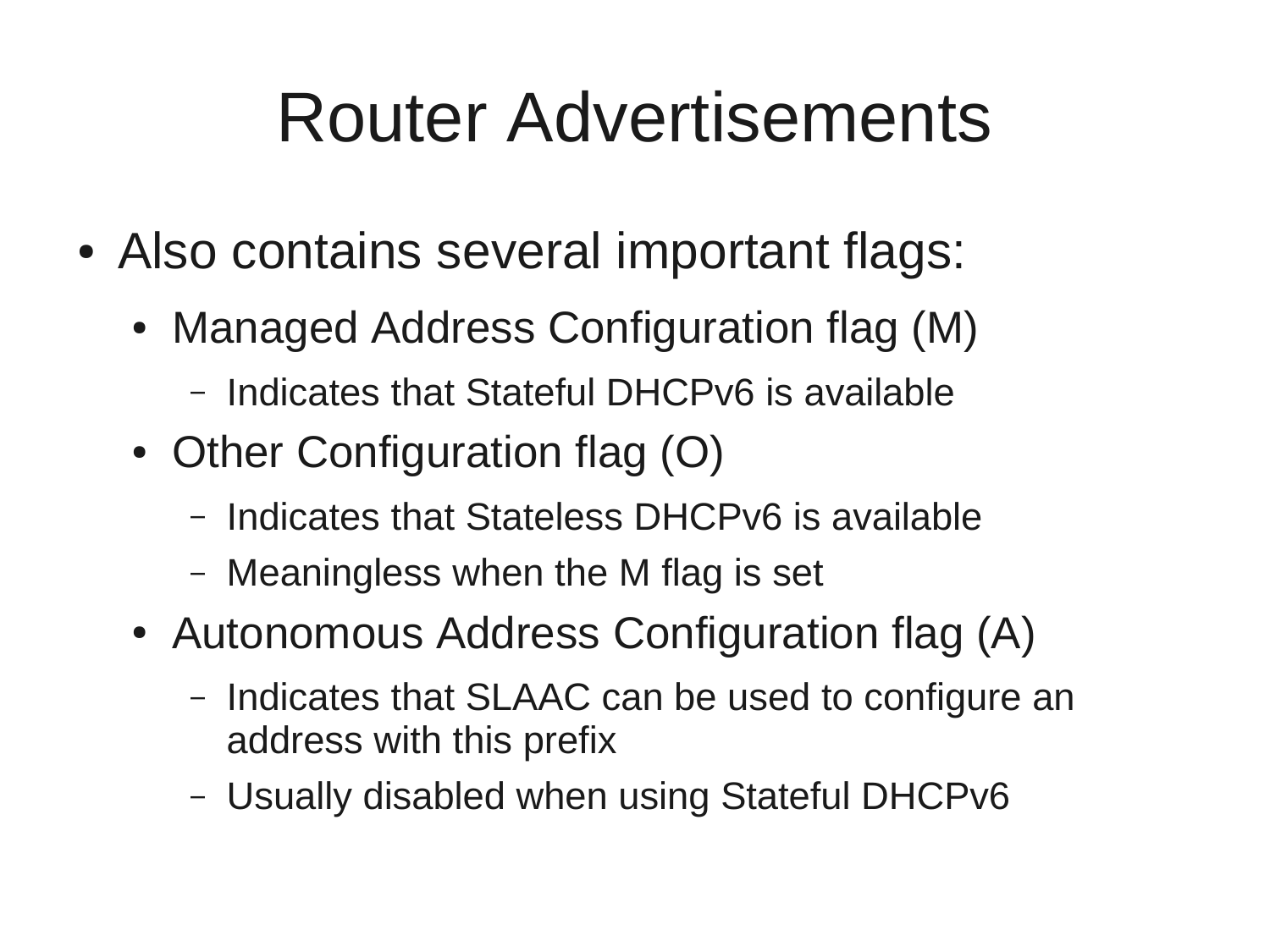### Address Assignment

- Static Addressing
- Stateless Address Auto Configuration (SLAAC)
	- Cannot hand out other info like DNS servers (except for RFC 6106 but this isn't widely implemented)
- DHCPv6 (Stateful or Stateless)
	- Can't hand out a default router or prefix-length (yet?)
		- Must use in combination with RAs to get default router
	- Can't easily assign reserved address to a specific MAC, must use DUID instead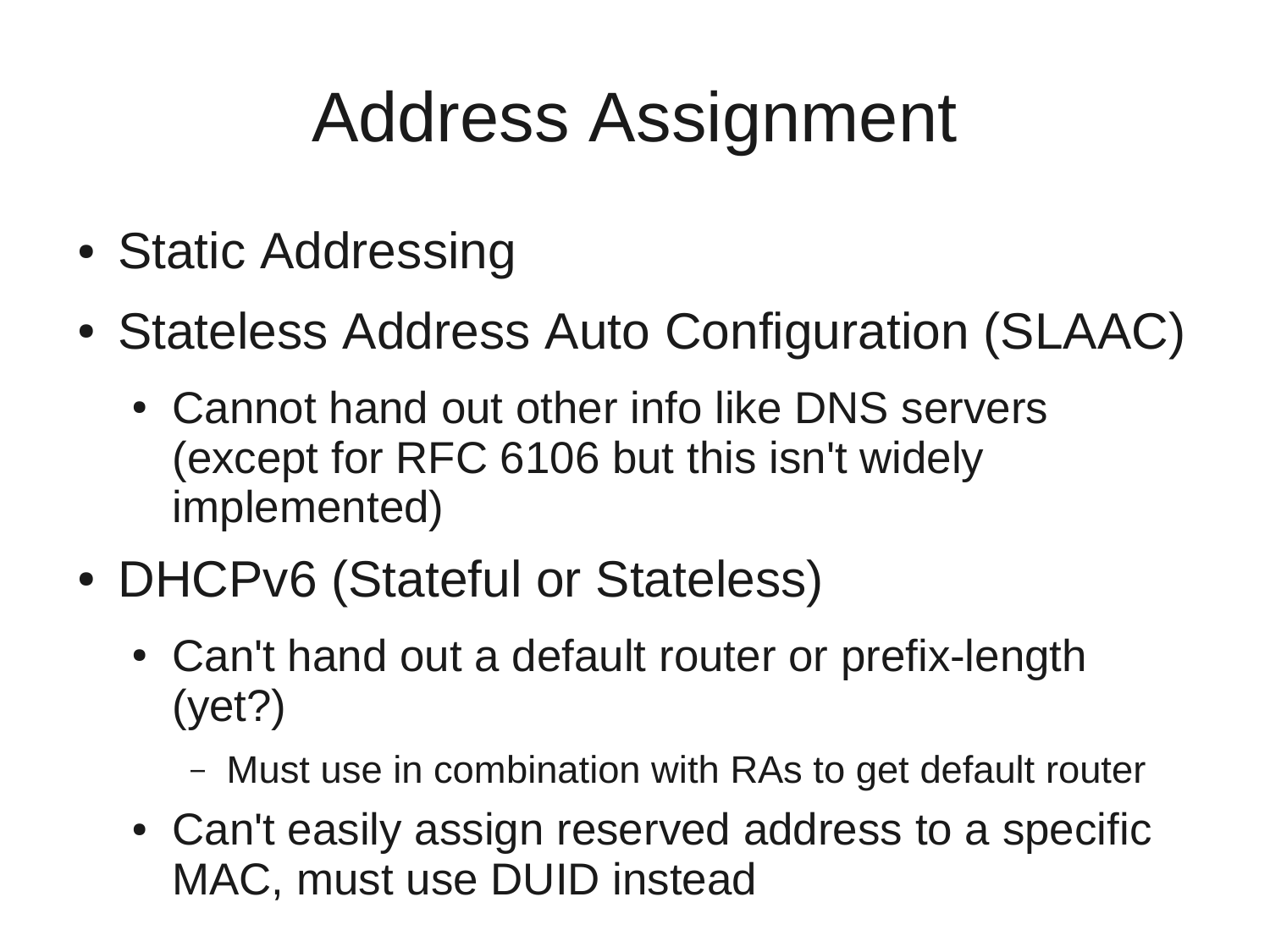### Stateless Address Auto Configuration (SLAAC)

- Host sends RS and listens for an RA
- Host uses prefix information from RA to form top part of its address (prefix)
- Host uses EUI-64 or one of the Privacy Addressing methods to pick the lower 64 bits (interface ID)
- Host combines the two parts and performs Duplicate Address Detection (DAD)
- The same process is followed to create a linklocal address by combining with the well-known prefix FE80::/10, no router required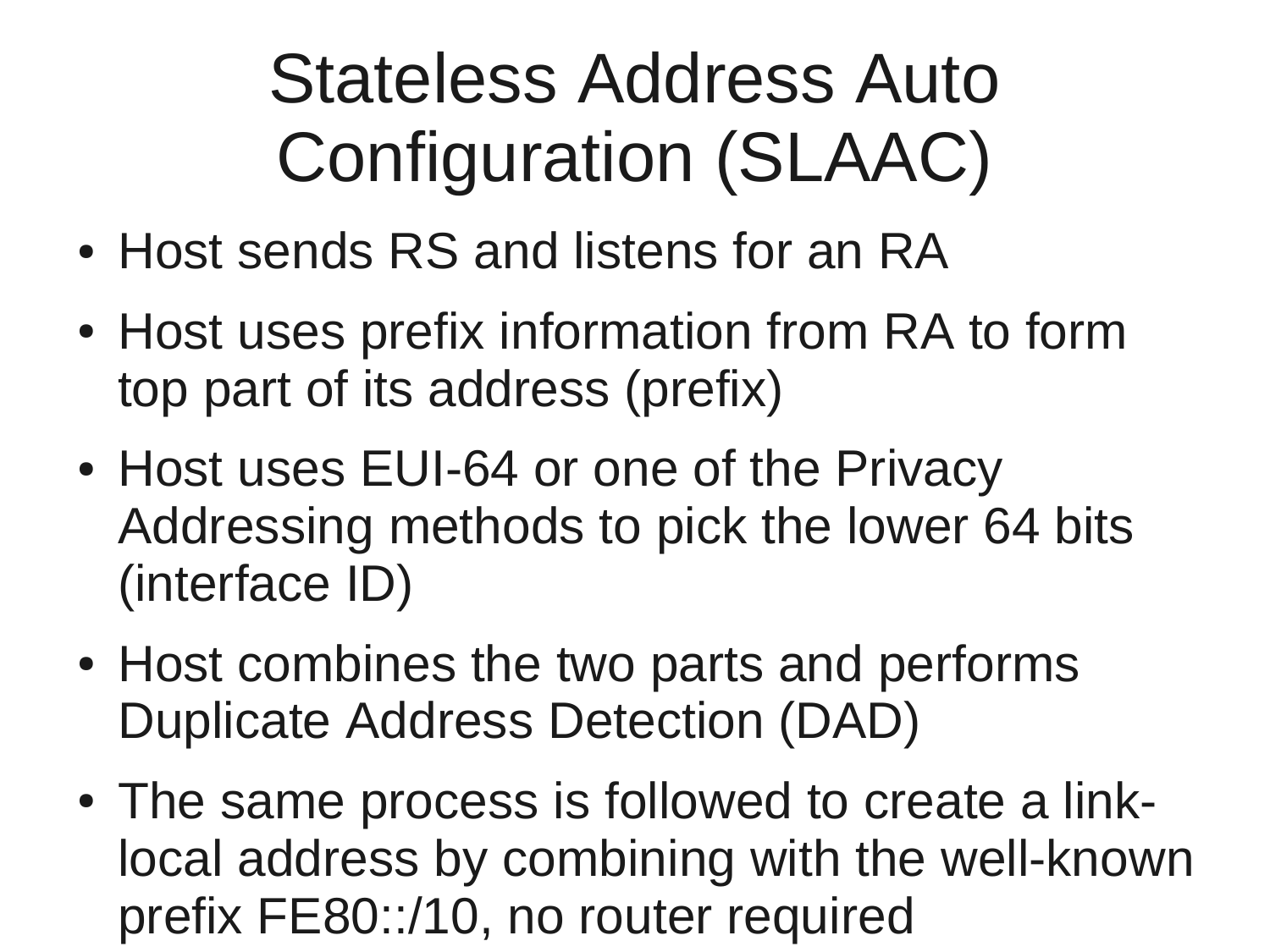### DHCPv6

- Stateless or Stateful
	- Stateless is combined with SLAAC in order to hand out additional parameters
		- such as DNS servers, NTP servers, Proxy, etc.
		- DHCPv6 not used to assign host addresses
	- Stateful assigns IPv6 addresses to hosts
		- plus any additional parameters
- Prefix Delegation
	- DHCPv6 also supports handing out entire prefixes (subnets) to downstream routers
	- Can be a hierarchy of chained routers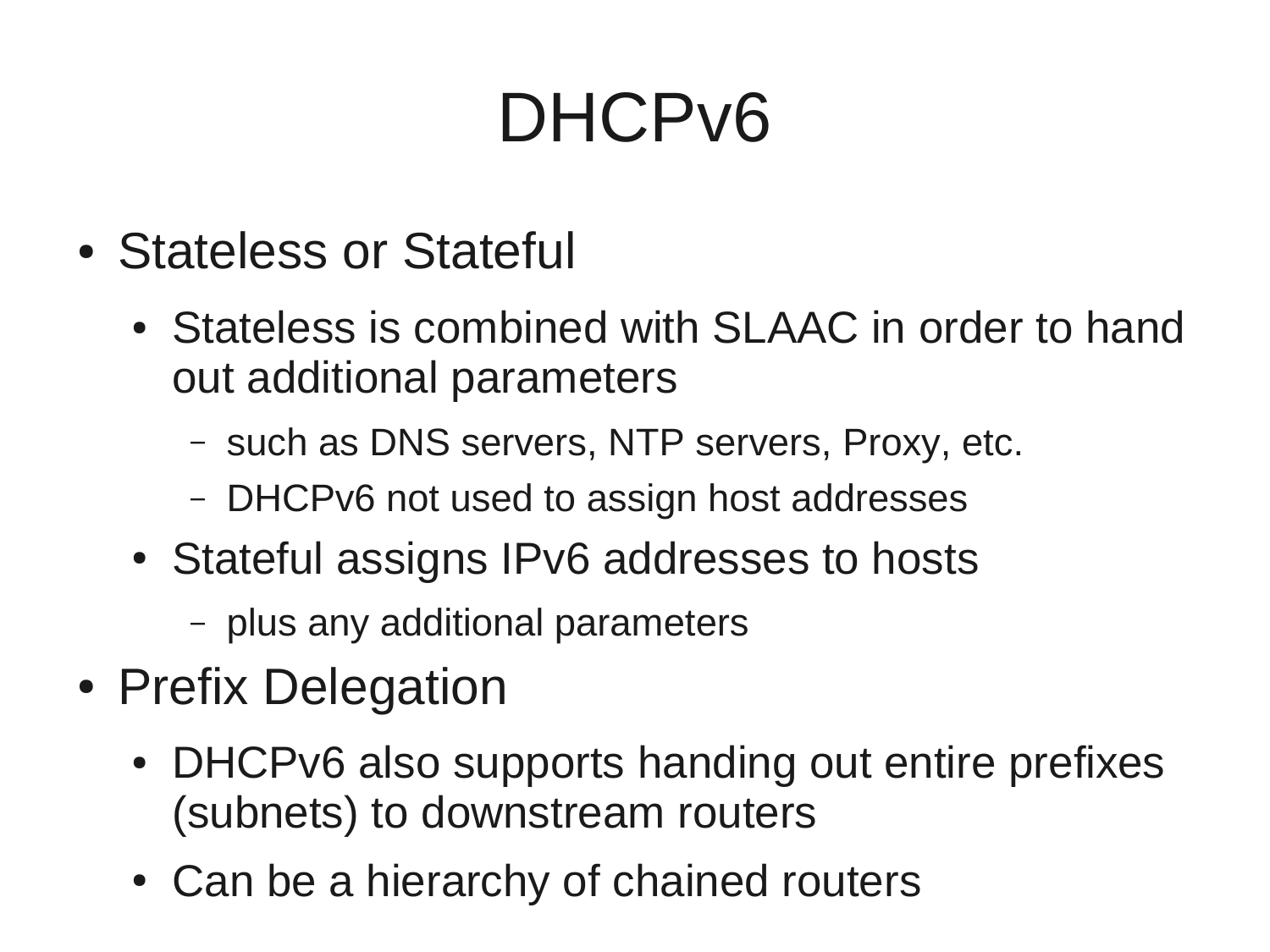# DHCPv6 (cont'd)

- DHCPv6 uses UDP ports 546 (clients) and 547 (servers & relay agents)
	- Don't forget to allow these through firewall!
- DHCPv6 uses Link-Local Multicasts
	- FF02::1:2 All\_DHCP\_Relay\_Agents\_and\_Servers
	- FF05::1:3 All DHCP Servers
- Four Packet Handshake
	- SOLICIT, ADVERTISE, REQUEST, CONFIRM
- Rapid Commit Option, Two Packets
	- SOLICIT, REPLY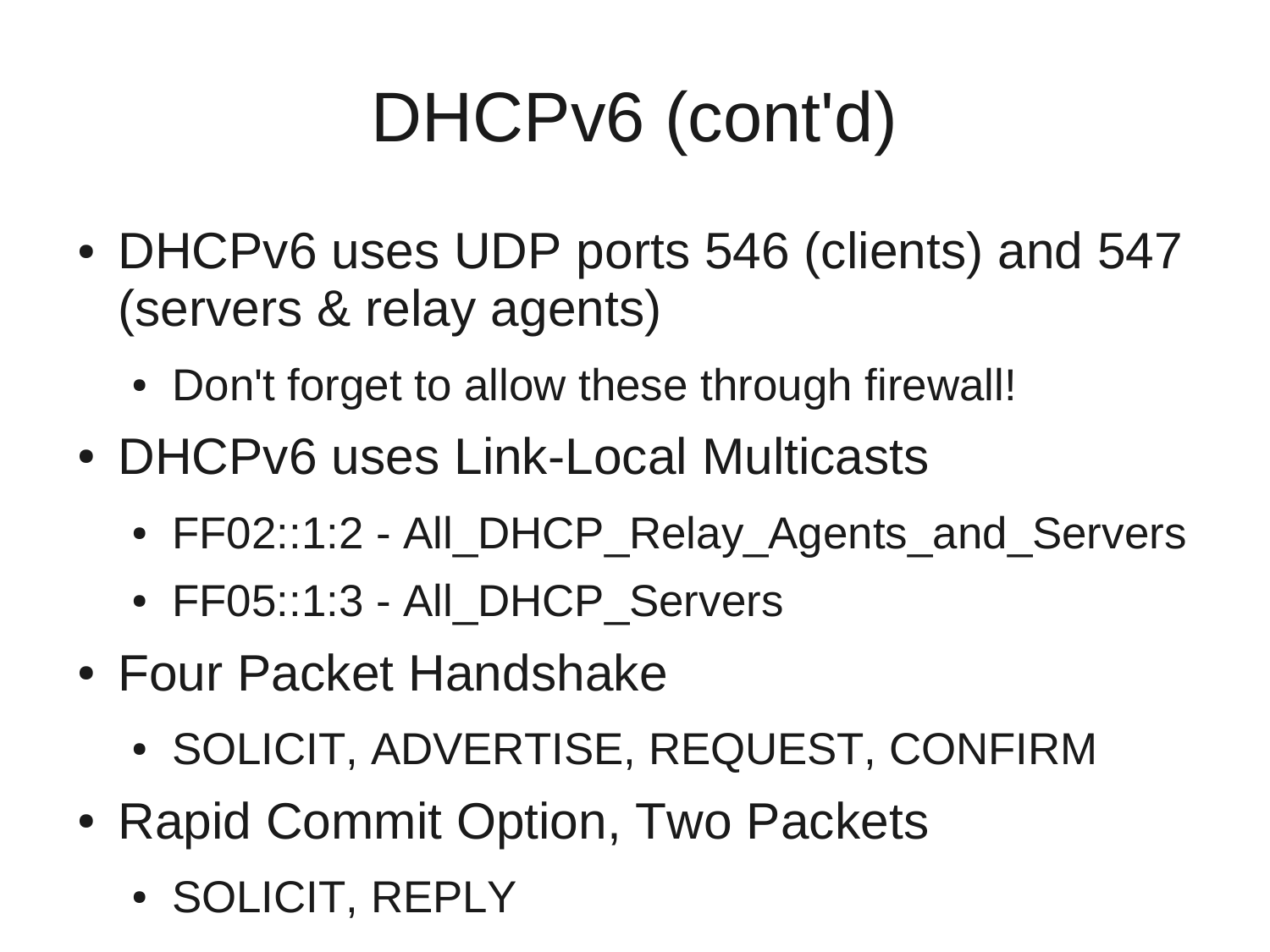## DHCP Unique Identifier

- DHCP Unique Identifier (DUID)
	- Uniquely identifies servers and clients
	- Generated once at OS installation, should not change thereafter
	- Used instead of Client Hardware Address (chaddr) to identify clients and their leases
	- Required, not optional like Client Identifier in DHCPv4
	- Can use DUID with DHCPv4 as well (RFC 4361)
		- Allows Dynamic DNS updates to inter-operate between IPv4 and IPv6 so the same DNS name can have 'A' and 'AAAA' records added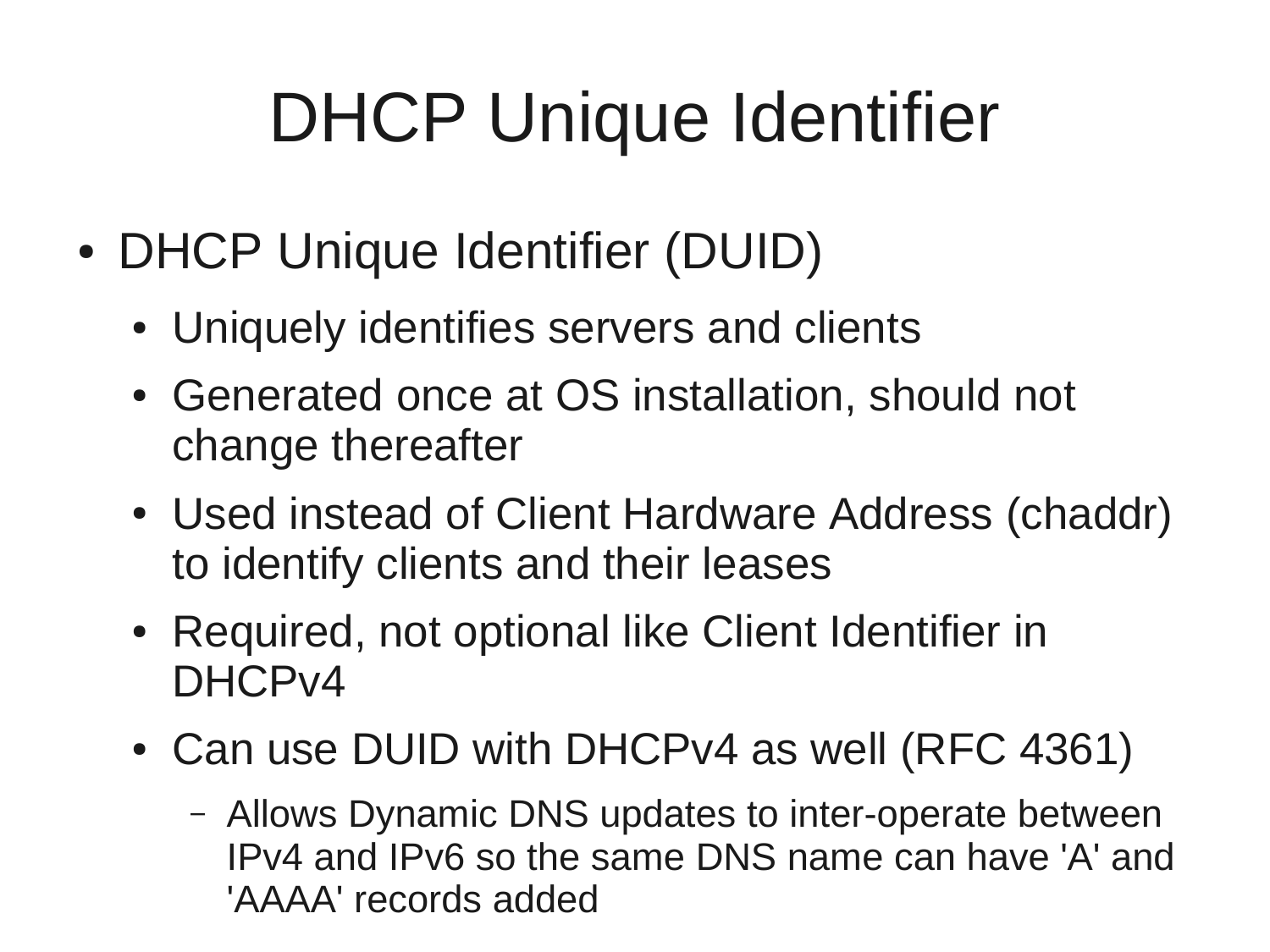### DUID Formats

- Link-Layer Address + Time (DUID-LLT)
	- Based on time-of-generation and MAC address
	- Recommended when writable non-volatile storage is available
- Enterprise Number (DUID-EN)
	- IANA assigned Enterprise Number
	- Vendor assigned unique identifier
- Link-Layer Address (DUID-LL)
	- Recommended for devices that have a permanently-connected network interface, but otherwise don't have non-volatile writable storage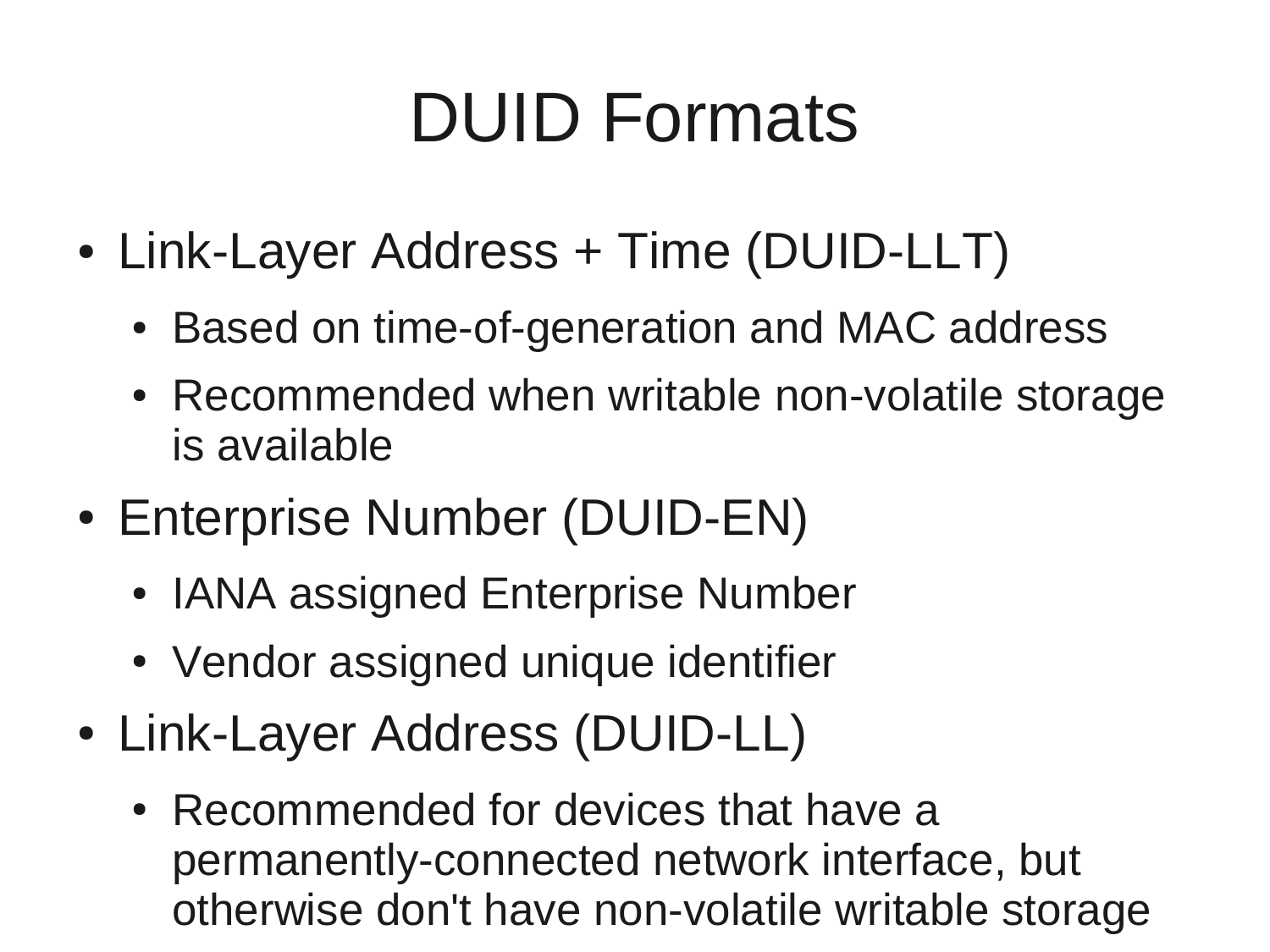# DUID Formats (cont'd)

- Universally Unique IDentifier (DUID-UUID, RFC 6355)
	- Embeds an existing UUID (RFC 4122) which is stored in system firmware
	- Allows multistage booting to use a stable, unchanging DUID
		- e.g. PXE bootloaders
	- Easier to predict ahead of time what the DUID will be
		- Assuming all software stages use the same DUID format!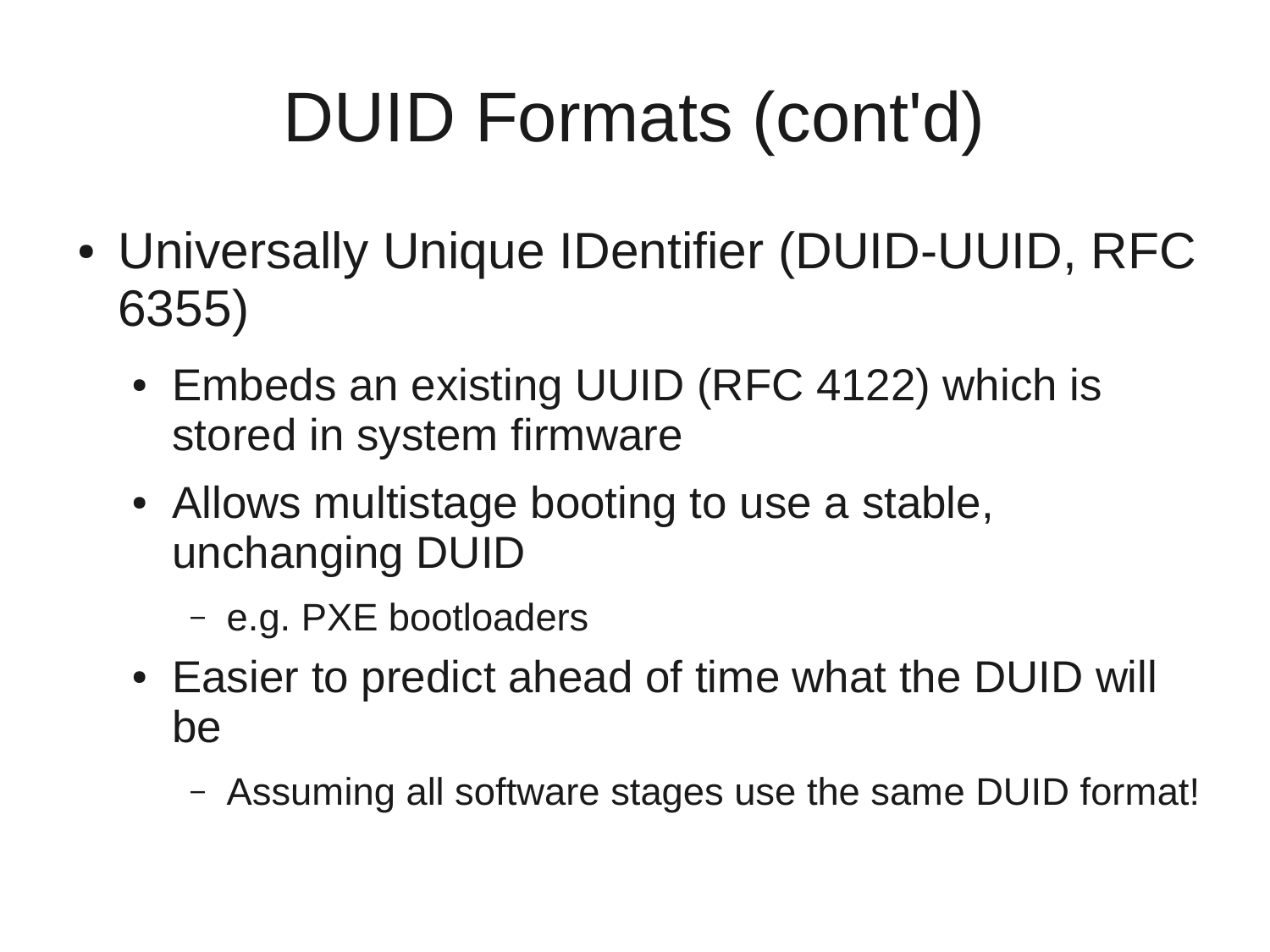### Obsolete Linux Commands

- if config is obsolete, use ip!
	- ifconfig <interface> inet6 add <ipv6address>/<prefixlength>
- route is obsolete, use ip!
	- route -A inet6 add default gw <ipv6address>
- netstat is obsolete, use ss or ip!
	- netstat -A inet6 -r
	- netstat -A inet6 -nlp
- "arp -a" only works for IPv4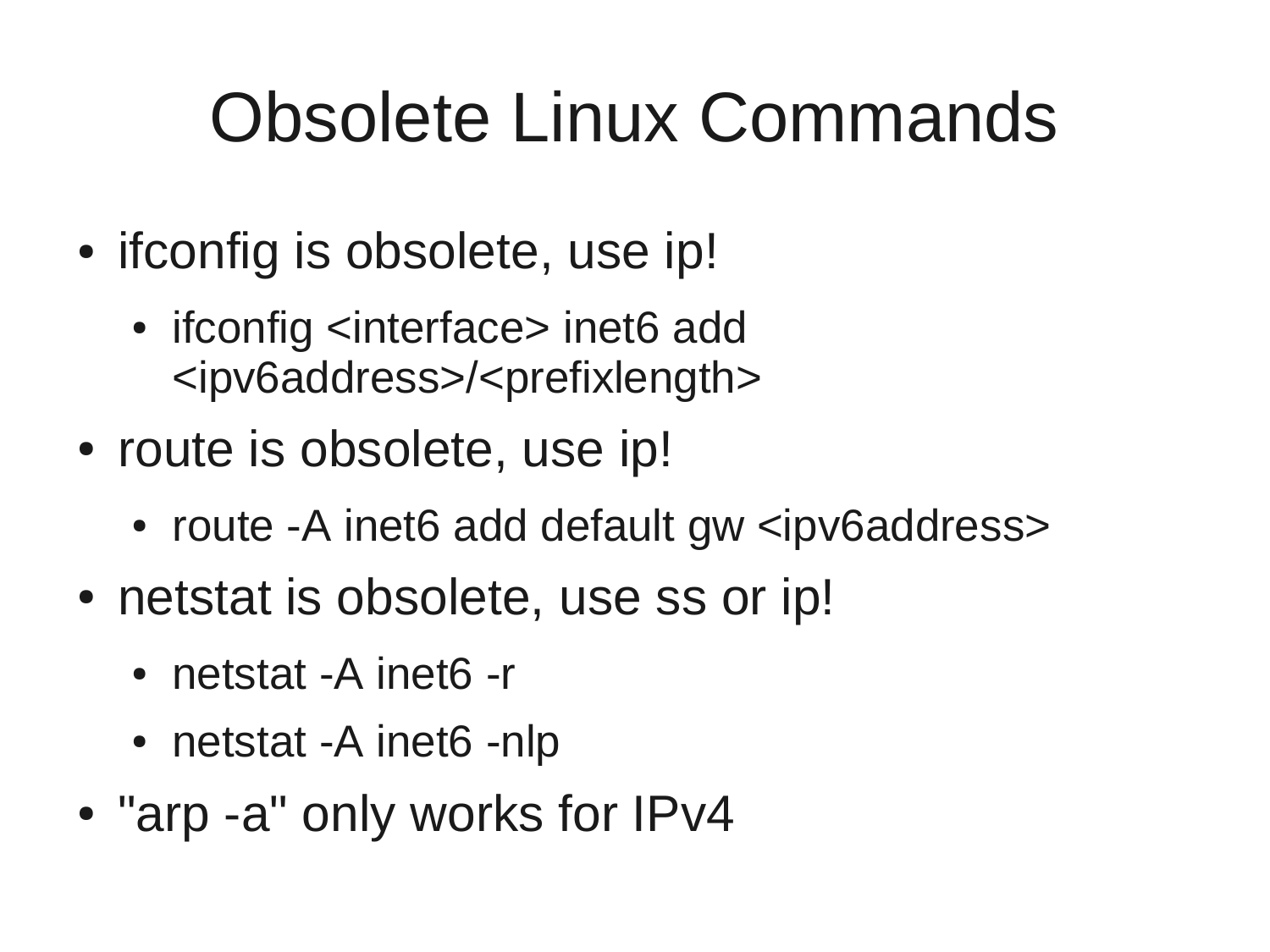### Current Linux Commands

- ss for Socket Statistics
	- $ss -6 nlp$
- "/sbin/ip" for all your IP configuration needs:
	- ip -6 [link|addr|neigh|route] show [dev <interface>]
	- ip -6 addr add 2001:db8:1::dead:beef/64 dev eth0
	- ip -6 route add default via 2001:db8:1::1
- "ip -6 neigh" shows the Neighbor Discovery cache
	- IPv6 equivalent to the IPv4 ARP cache
- All these commands work for IPv4 too!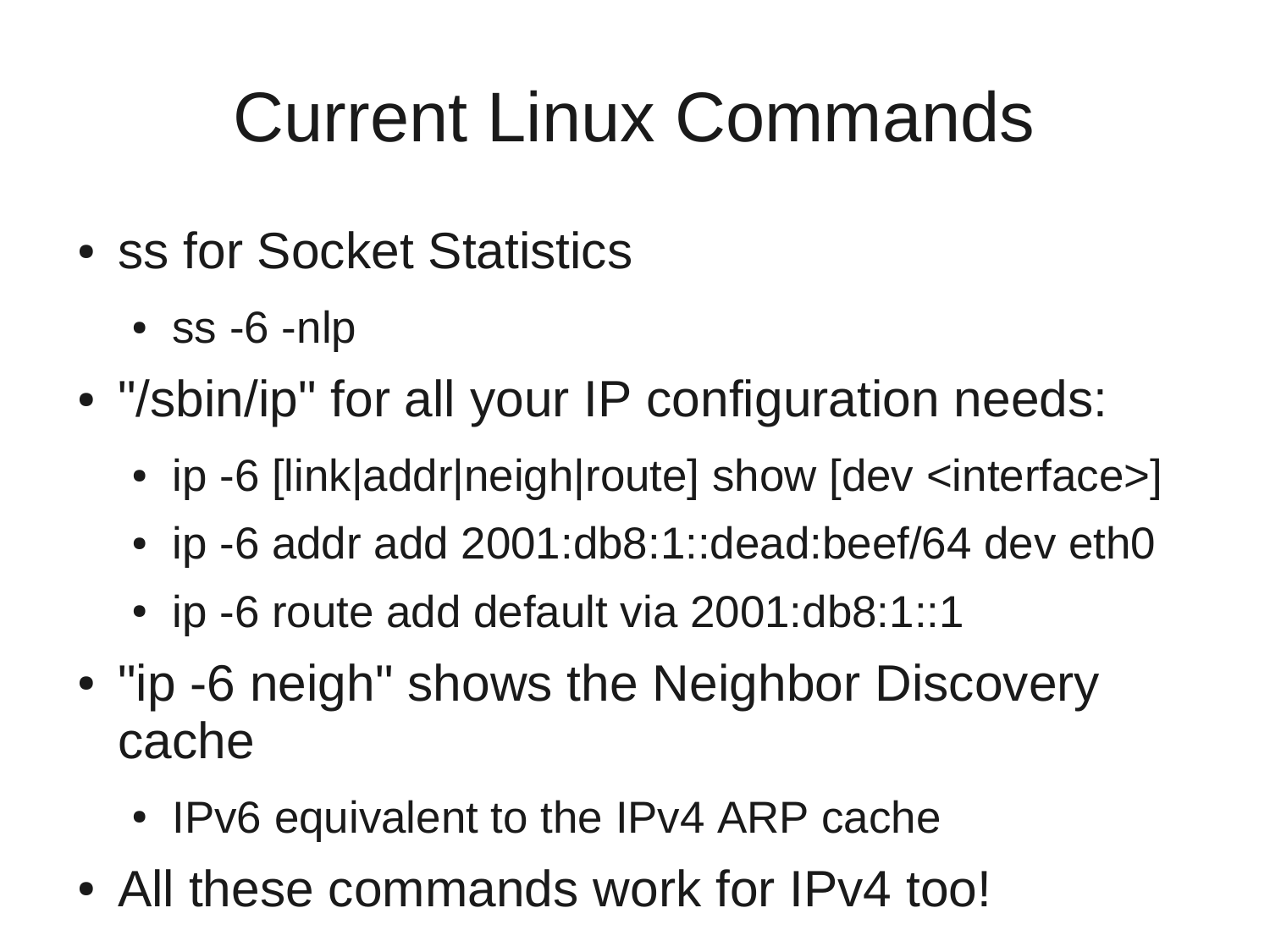## Red Hat/Fedora Configuration

- /etc/sysconfig/network
	- NETWORKING\_IPV6=yes
	- IPV6FORWARDING=no
	- IPV6\_AUTOCONF=no
	- IPV6\_ROUTER=no
	- IPV6\_AUTOTUNNEL=no
- /etc/sysconfig/network-scripts/ifcfg-eth0
	- IPV6INIT=yes
	- IPV6ADDR=2001:db8:1::dead:beef/64
	- IPV6\_DEFAULTGW=2001:db8:1::1
	- or: DHCPV6C=yes, IPV6\_AUTOCONF=yes (need BOTH of these if using DHCPv6!)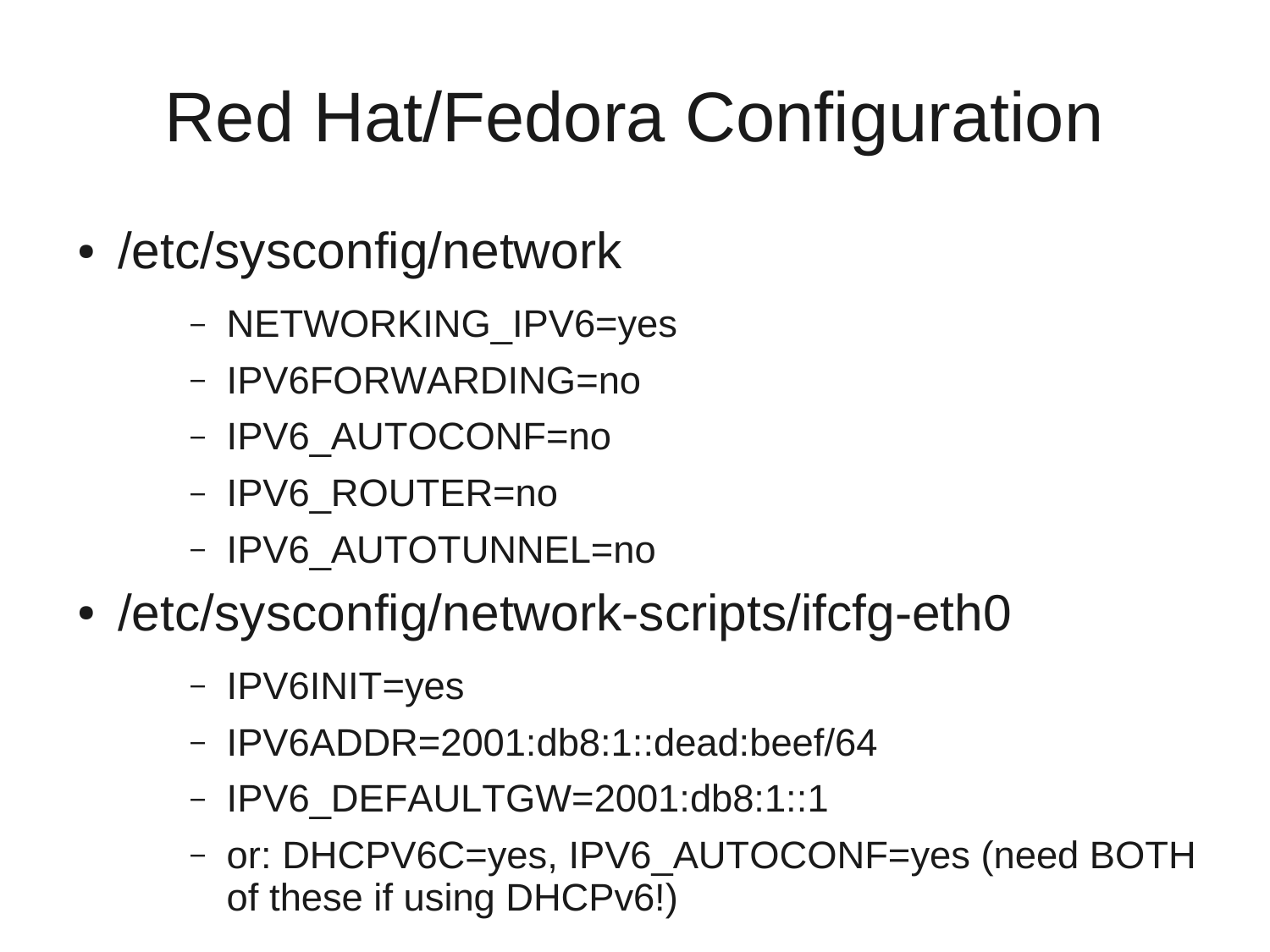## Troubleshooting Commands

- ping6
	- ping6 2001:db8:1:aaaa::1
	- Must use -I <interface> (also known as a Scope ID) when pinging link-local addresses:
		- ping6 -I eth0 fe80::216:3eff:fe59:34:46
	- OR use % interface > for the Scope ID after the IPv6 link-local address:
		- ping6 fe80::216:3eff:fe59:34:46%eth0
- traceroute6
	- traceroute6 2001:db8:1:eeee::10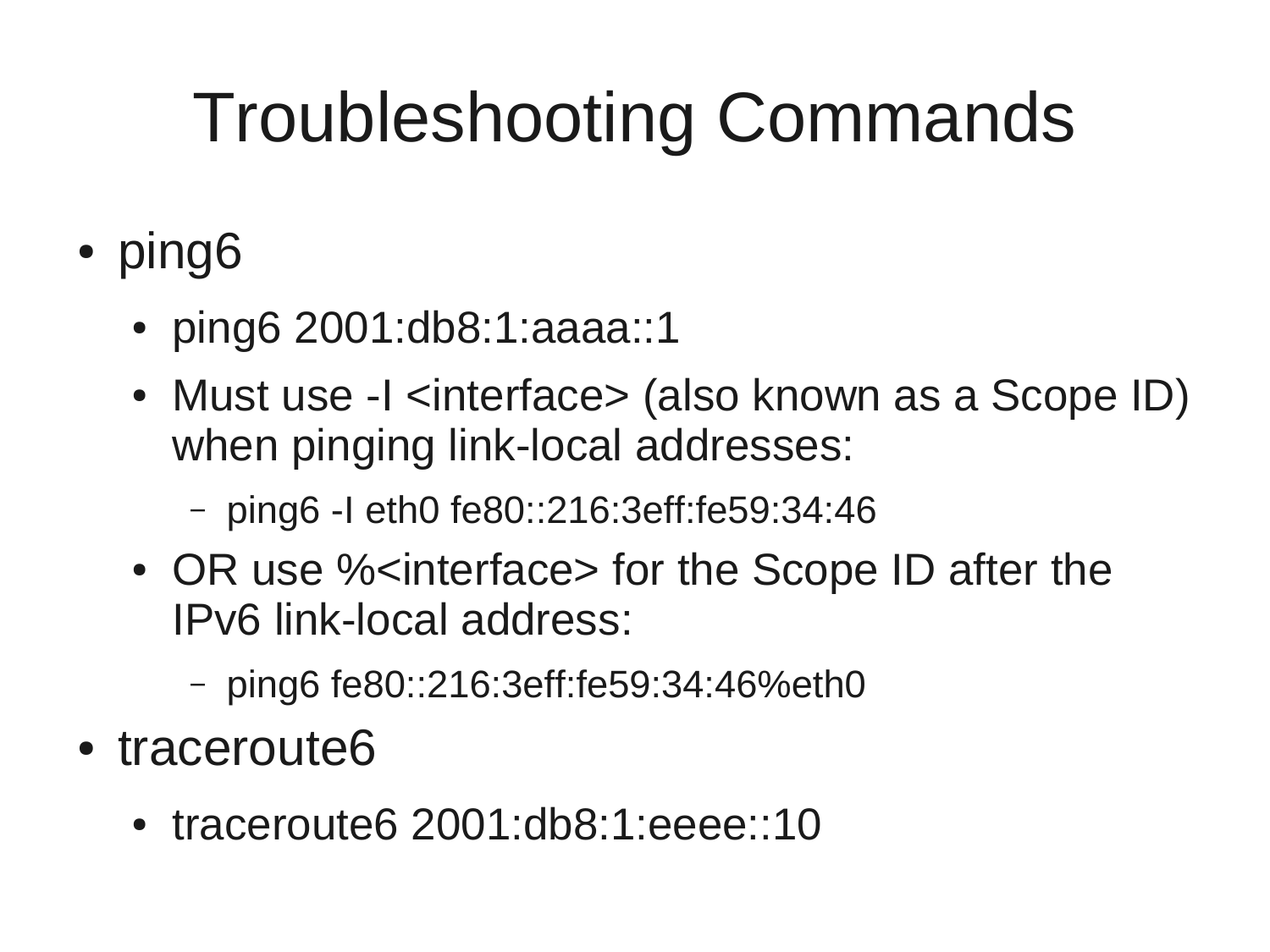### IPv6 Literals

- If you want to type an IPv6 literal address rather than a DNS name into some applications (web browsers, etc.) you need to put it in [brackets]:
	- elinks 'http:// [2001:468:616:882:211:43ff:fe2b:897d]/'
- For link-local addresses, add the % interface > Scope ID syntax:
	- firefox 'http://[fe80::211:43ff:fe2b:897d%eth0]'
	- BUT this doesn't work in most software! Firefox works luckily, Chrome not so much.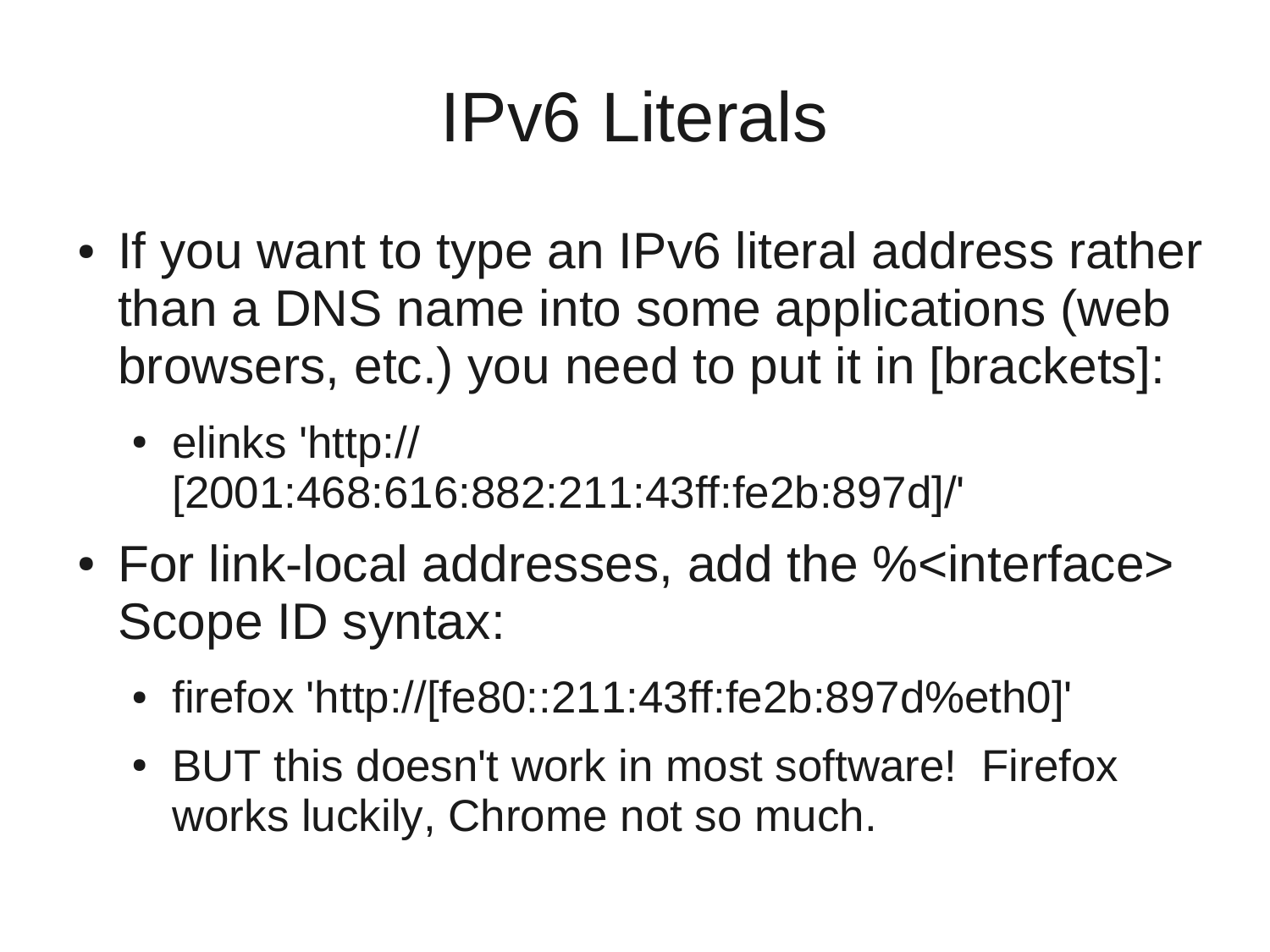## Domain Name System (DNS)

- DNS Transport over IPv6
	- Whether the DNS server listens/responds/queries over TCP/IPv6 and UDP/IPv6
- DNS IPv6 Resource Records
	- What records are actually stored and served by the DNS Zone
		- AAAA a.k.a. "Quad-A record"
		- PTR for Reverse DNS
- These two things are completely independent!
	- Can query 'AAAA' over IPv4 transport!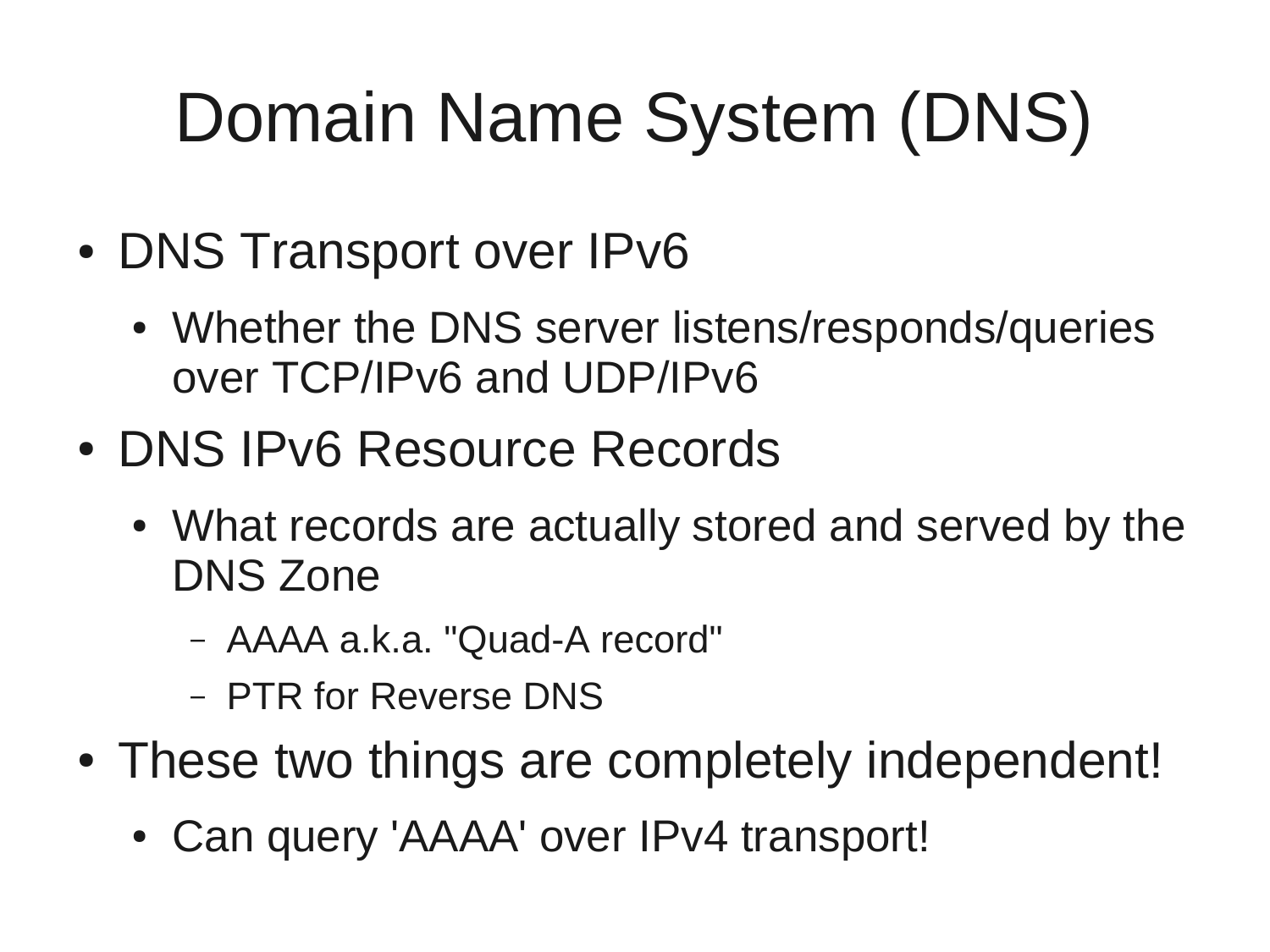### DNS Examples

- Using IPv6 Transport
	- /etc/resoly.conf search example.net. nameserver 2001:db8:1:ffff::10 nameserver 2001:db8:1:eeee::10
- Configuring IPv6 Resource Records
	- www.example.net IN AAAA 2001:db8:1::20
	- 0.2.0.0.0.0.0.0.0.0.0.0.0.0.0.0.0.0.0.0.1.0.0.0.8.b.d. 0.1.0.0.2.ip6.arpa. IN PTR www.example.net.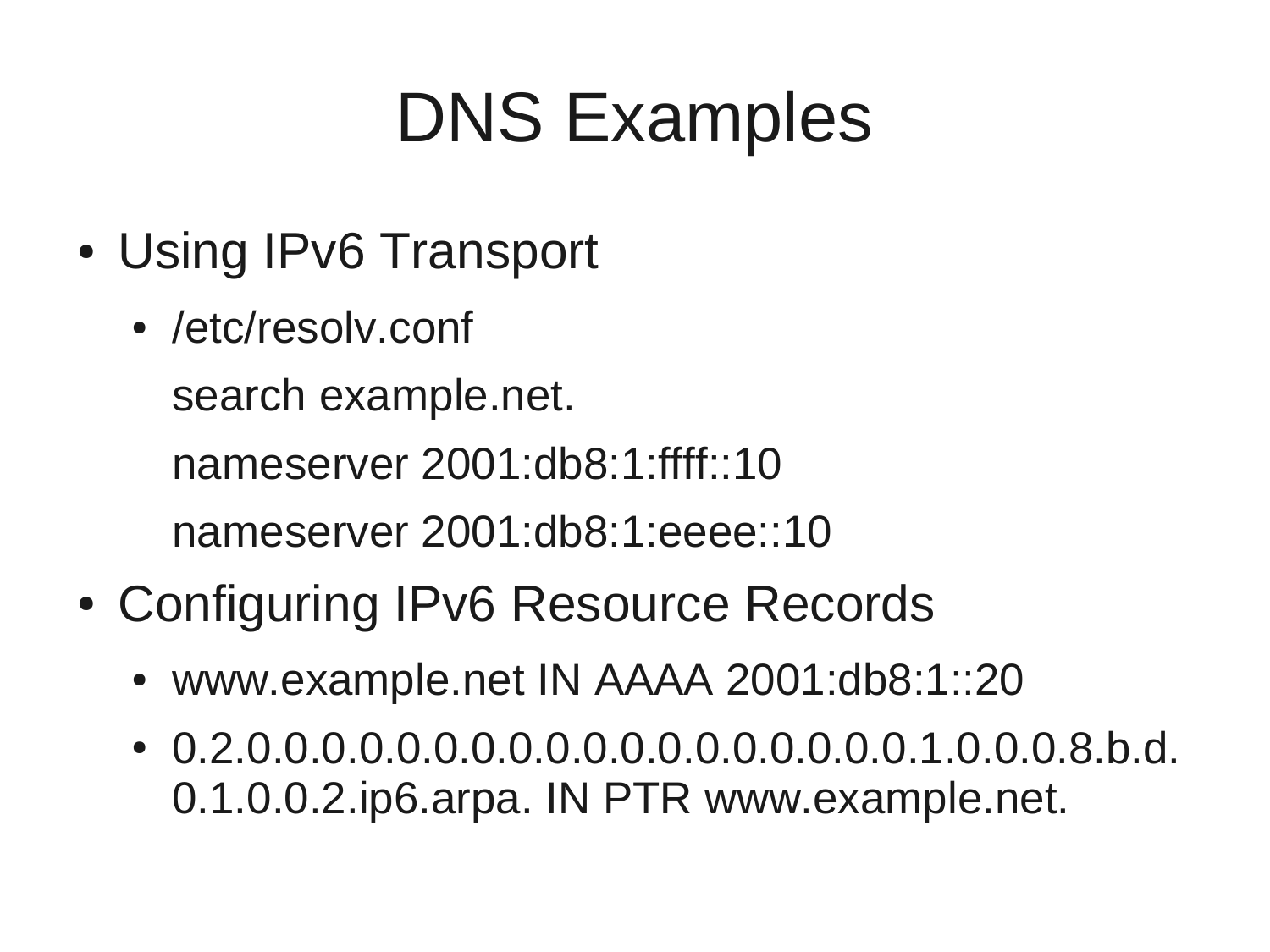#### Address Selection

- If there are multiple DNS records for a domain name, which one should be used?
	- One or more IPv4 'A' record(s)
	- One or more IPv6 'AAAA' record(s)
- Which IPv6 Source Address should be used?
- RFC 3484 Address Selection
	- getaddrinfo() API should be used instead of gethostbyname()
	- A set of ordering rules is applied to returned results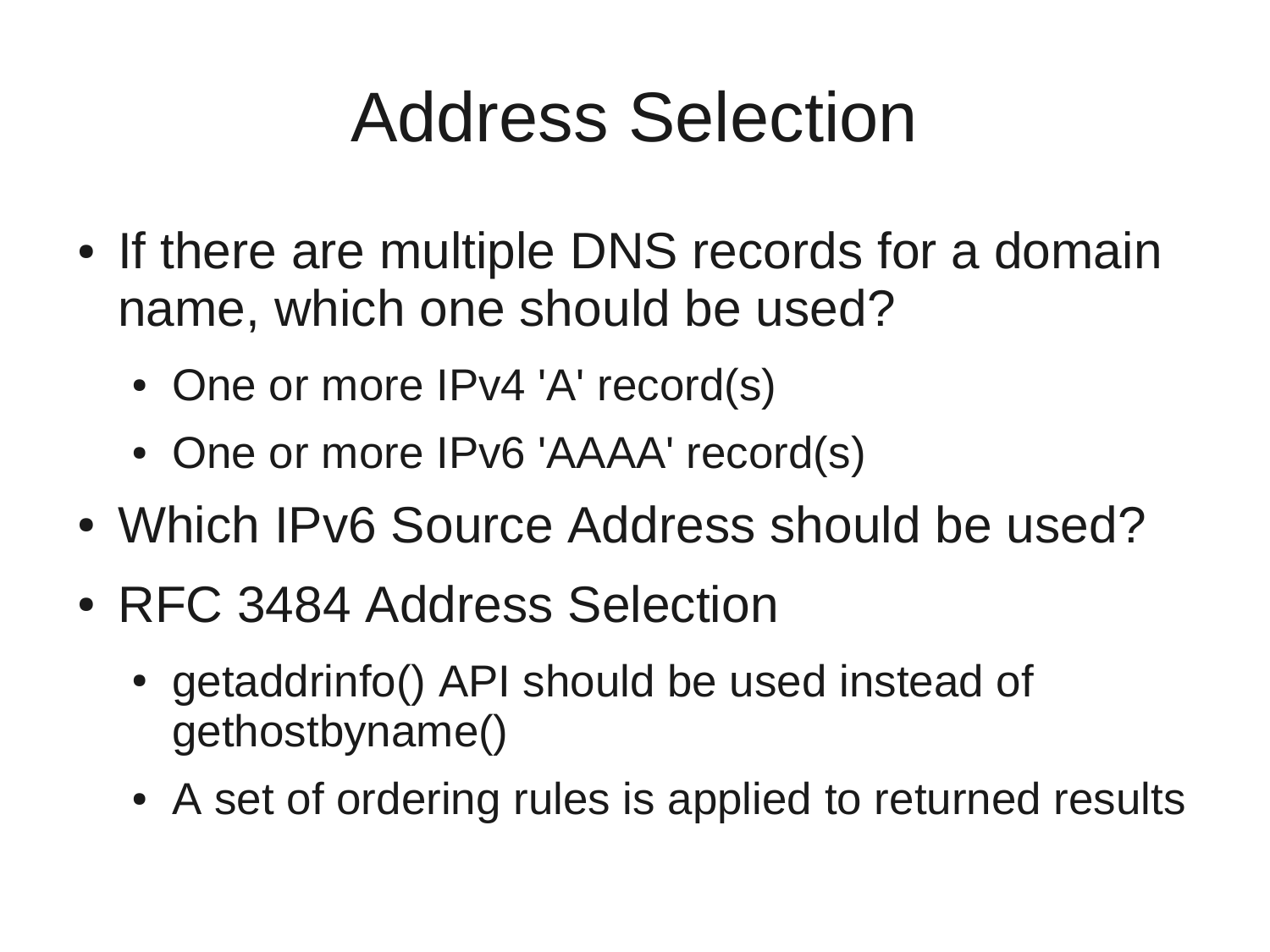## Address Selection (cont'd)

- Address Selection Policy Table
	- Longest-matching-prefix lookup table
	- Address types/scopes compared
	- Prefer best match
	- Results ordered by preferences in table
- What does this all mean?
	- Most OSes are configured to prefer native IPv6 over native IPv4 if both 'A' and 'AAAA' records are present
	- On Linux, the rules can be changed in /etc/gai.conf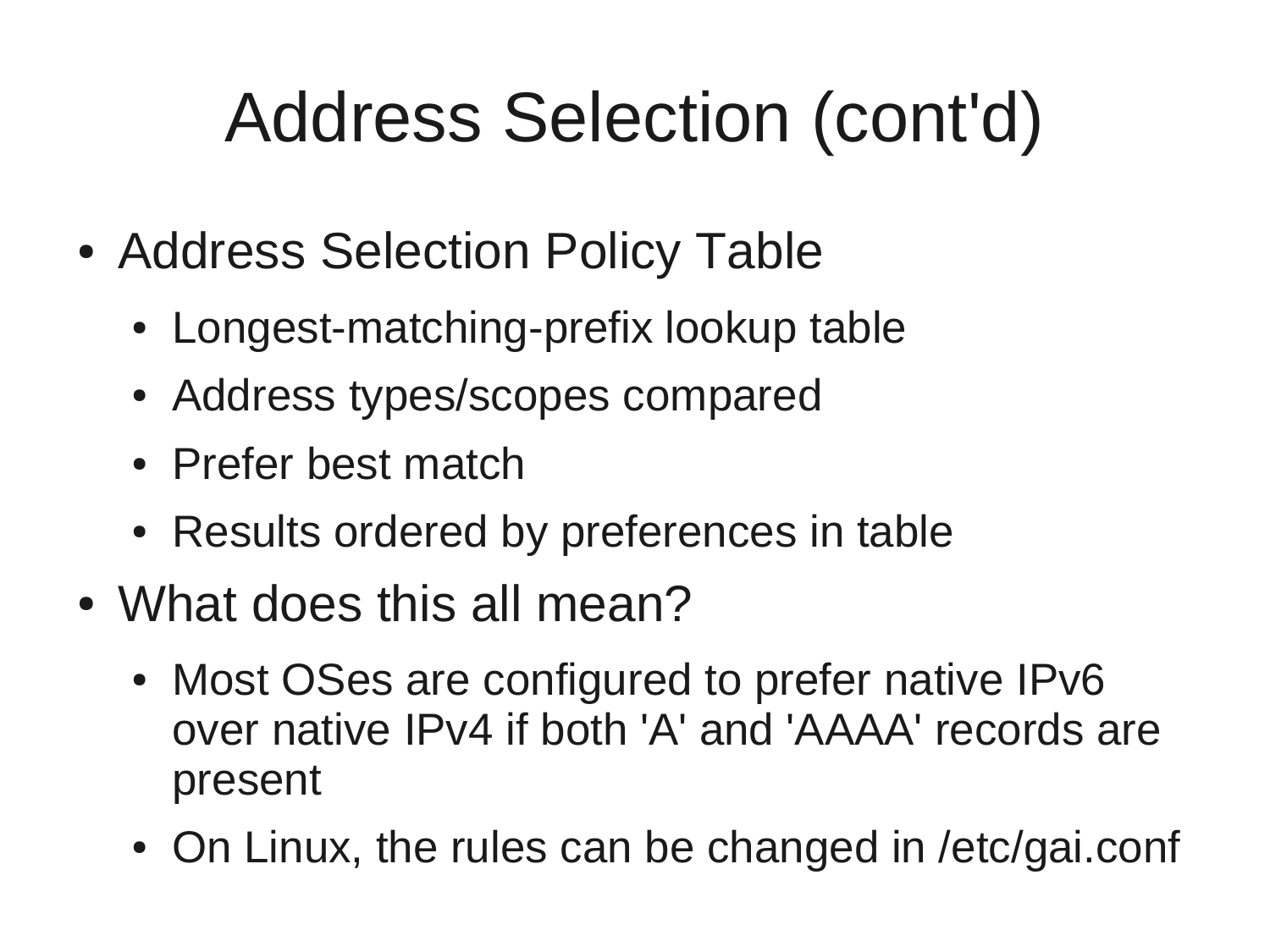## Further Topics

- Transition Mechanisms
	- Tunneling
		- 6to4, ISATAP, Teredo, 6rd
		- Carrier-Grade NAT (CGN), Dual-Stack Lite
		- Tunnel Brokers
	- Translation
		- Stateless IP/ICMP Translation Algorithm (SIIT) RFC 2765
		- NAT-PT (RFC 2766 and RFC 4966)
		- NAT64/DNS64 (RFC 6146)
		- Bump in the Stack (BIS) RFC 2767
		- Transport Relay Translator (TRT) RFC 3142
		- Bump in the API (BIA) RFC 3338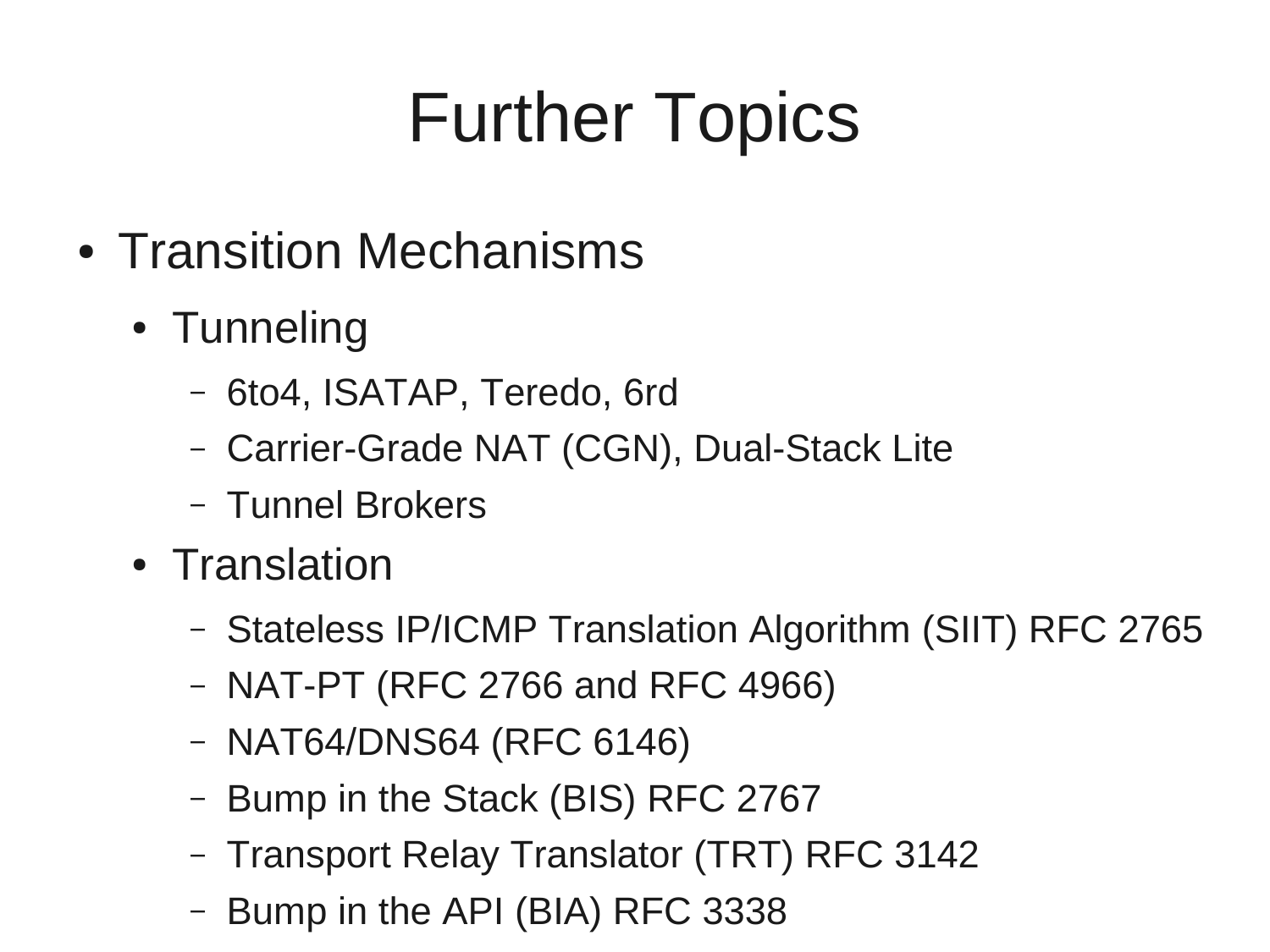# Further Topics (cont'd)

- Security
	- Internet Protocol Security (IPsec)
	- Secure Neighbor Discovery (SEND)
	- RA Guard block Rogue RAs
	- DHCPv6 Snooping, ND Inspection, IPv6 Source Guard
	- IPv6 Firewalls
		- ip6tables (/etc/sysconfig/ip6tables)
	- Intrusion Detection/Prevention
	- Bandwidth Management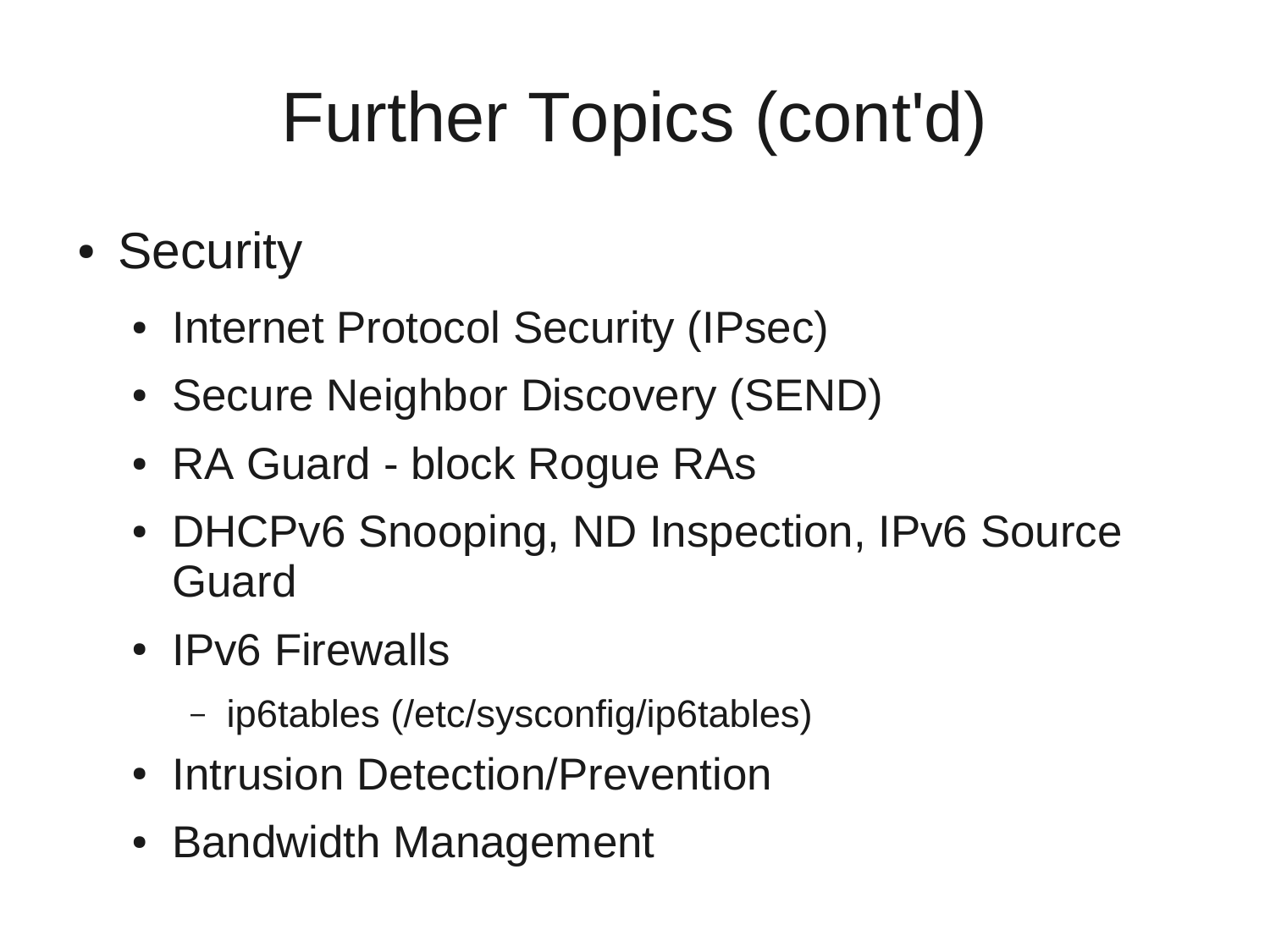# Further Topics (cont'd)

- Routing
	- OSPFv3, IS-IS, BGP
- Address Numbering Plans
	- How to divy up all that address space
- Deployment Strategies
	- Native Dual-Stack vs. Tunneled vs. Translated
	- Core, External Services, Internal Services, Clients
	- Incremental Deployment
		- IPv6 ACLs on switch ports
		- IPv6 Protocol VLANs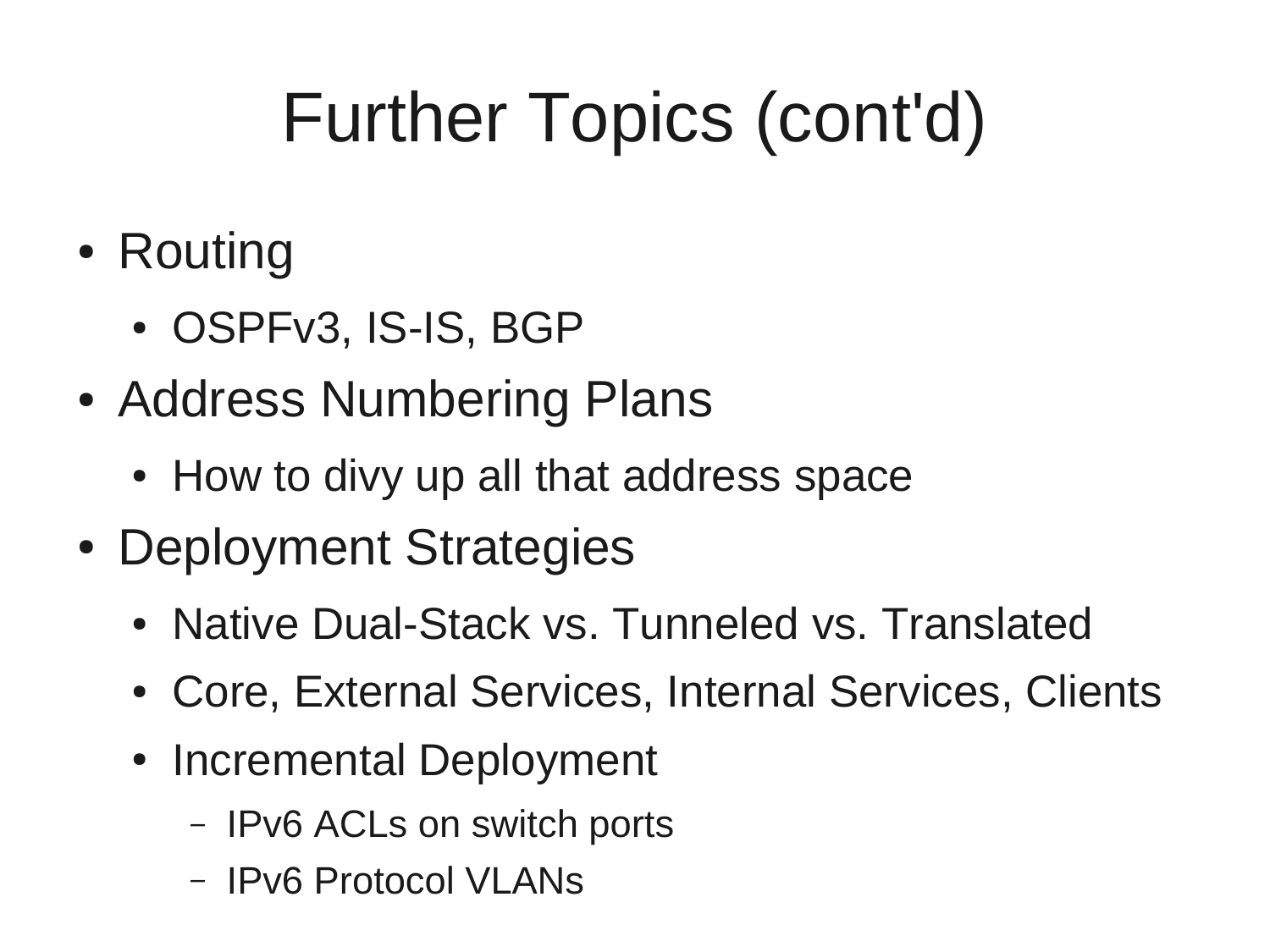#### References

• Guidelines for the Secure Deployment of IPv6, National Institute of Standards and Technology

<http://csrc.nist.gov/publications/nistpubs/800-119/sp800-119.pdf>

- IANA Free Pool of IPv4 Address Space Depleted <http://www.nro.net/news/ipv4-free-pool-depleted>
- The IPv4 Depletion Site

<http://www.ipv4depletion.com/>

• A Regular Expression for IPv6 Addresses

<http://forums.dartware.com/viewtopic.php?t=452>

 $\cdot$  EUI-64 in IPV6

<http://packetlife.net/blog/2008/aug/4/eui-64-ipv6/>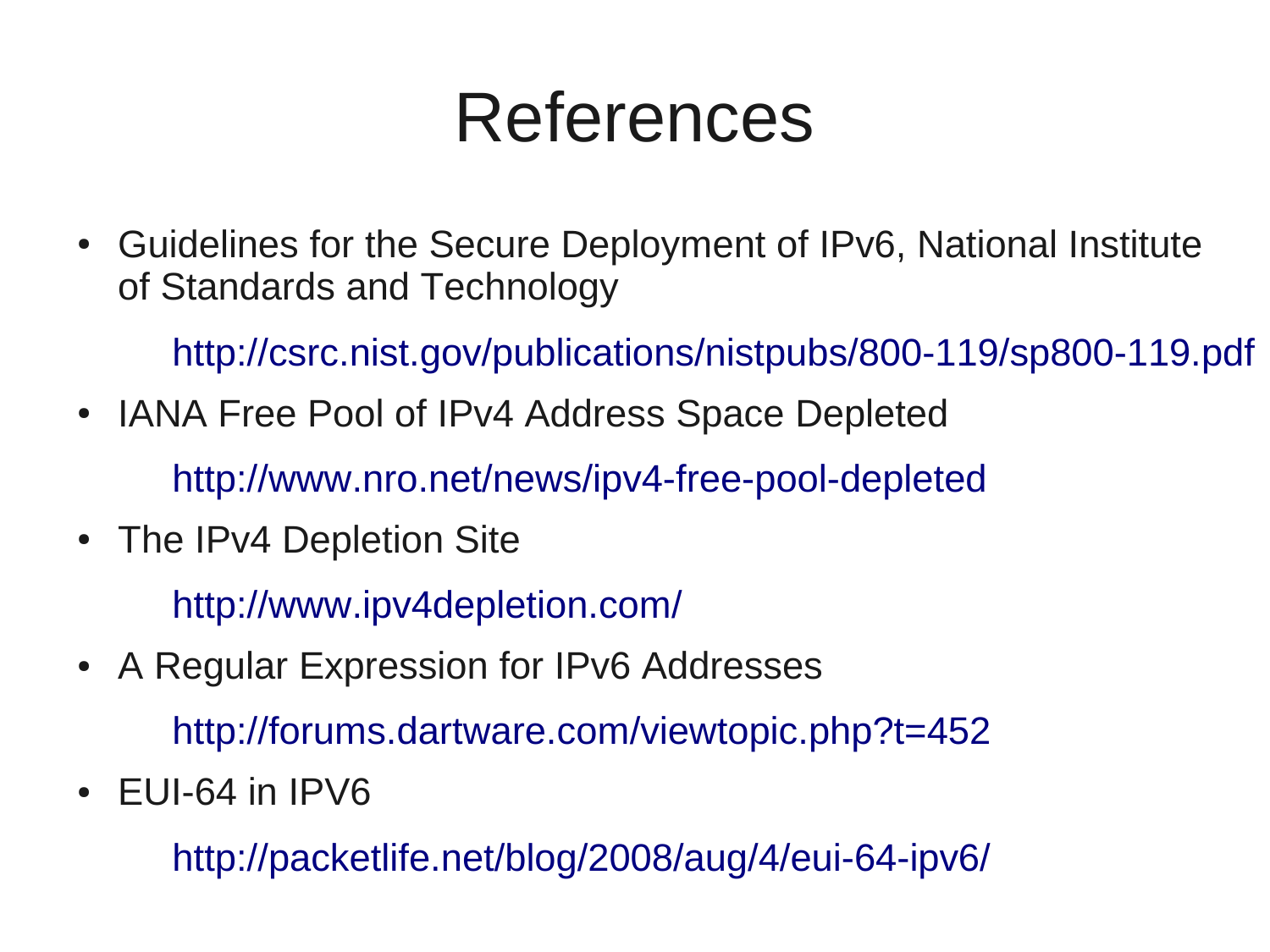#### References (cont'd)

- IPv6 ULA (Unique Local Address) RFC4193 registration <http://www.sixxs.net/tools/grh/ula/>
- Starting Over from the Top: Campus IPv6 Deployment and Security, Phil Deneault

<http://www.educause.edu/Resources/StartingOverfromtheTopCampusIP/203126>

• Linux IPv6 HOWTO

<http://www.tldp.org/HOWTO/Linux+IPv6-HOWTO/>

• 6 Surprising Facts about IPv6

<http://www.breakingpointsystems.com/community/blog/6-surprising-facts-about-ipv6/>